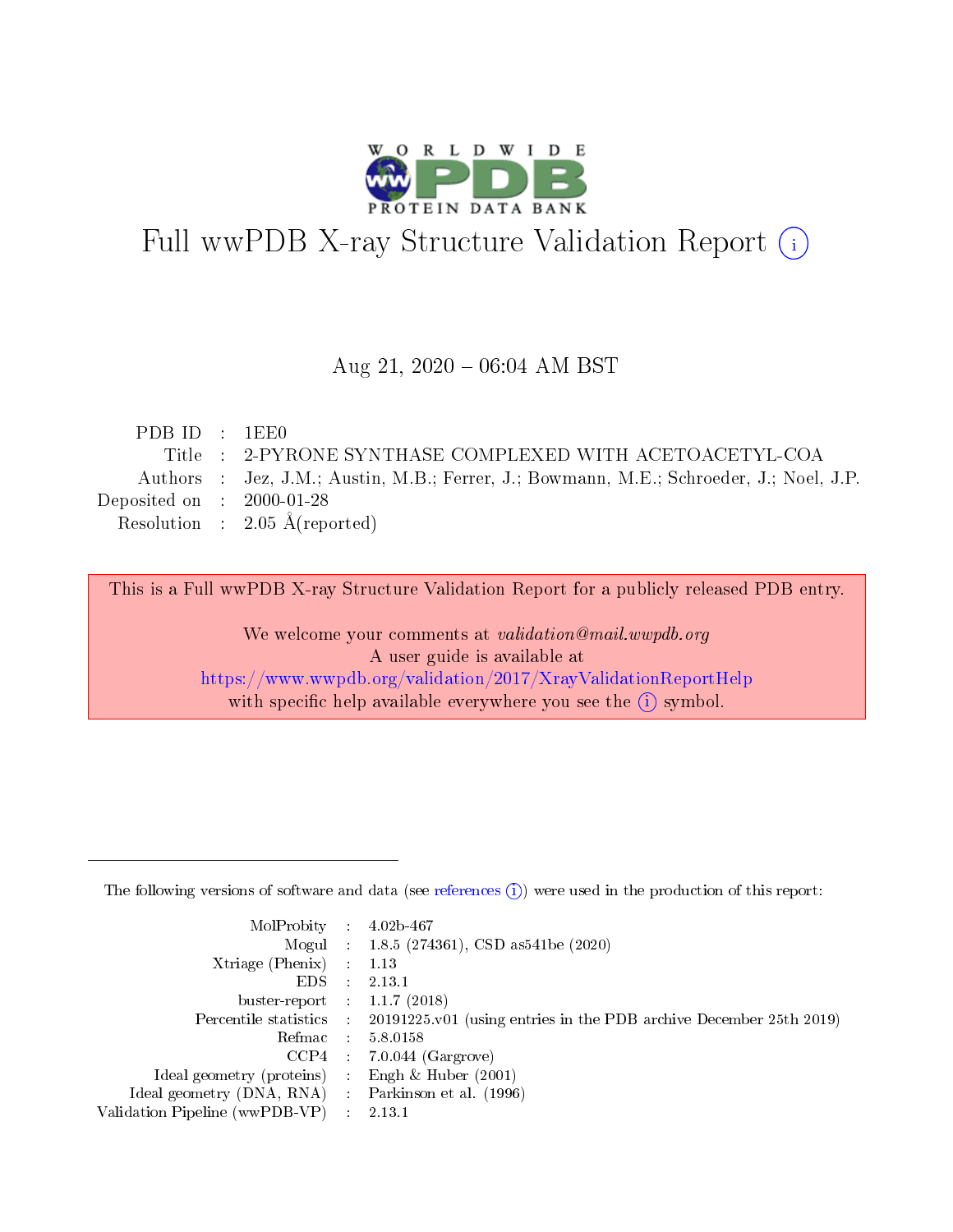# 1 [O](https://www.wwpdb.org/validation/2017/XrayValidationReportHelp#overall_quality)verall quality at a glance  $(i)$

The following experimental techniques were used to determine the structure: X-RAY DIFFRACTION

The reported resolution of this entry is 2.05 Å.

Percentile scores (ranging between 0-100) for global validation metrics of the entry are shown in the following graphic. The table shows the number of entries on which the scores are based.



| Metric                | Whole archive<br>$(\#\mathrm{Entries})$ | Similar resolution<br>$(\#\text{Entries}, \text{resolution range}(\textup{\AA}))$ |  |  |
|-----------------------|-----------------------------------------|-----------------------------------------------------------------------------------|--|--|
| $R_{free}$            | 130704                                  | $1692(2.04-2.04)$                                                                 |  |  |
| Clashscore            | 141614                                  | 1773 (2.04-2.04)                                                                  |  |  |
| Ramachandran outliers | 138981                                  | $1752(2.04-2.04)$                                                                 |  |  |
| Sidechain outliers    | 138945                                  | 1752 (2.04-2.04)                                                                  |  |  |
| RSRZ outliers         | 127900                                  | 1672 (2.04-2.04)                                                                  |  |  |

The table below summarises the geometric issues observed across the polymeric chains and their fit to the electron density. The red, orange, yellow and green segments on the lower bar indicate the fraction of residues that contain outliers for  $>=3, 2, 1$  and 0 types of geometric quality criteria respectively. A grey segment represents the fraction of residues that are not modelled. The numeric value for each fraction is indicated below the corresponding segment, with a dot representing fractions  $\epsilon=5\%$  The upper red bar (where present) indicates the fraction of residues that have poor fit to the electron density. The numeric value is given above the bar.

| Mol | Chain | Length | Quality of chain |     |                            |
|-----|-------|--------|------------------|-----|----------------------------|
|     |       | 402    | 3%<br>75%        | 15% | 6%                         |
|     |       | $\cap$ | 2%<br>76%        | 14% | 7%<br>$\ddot{\phantom{0}}$ |

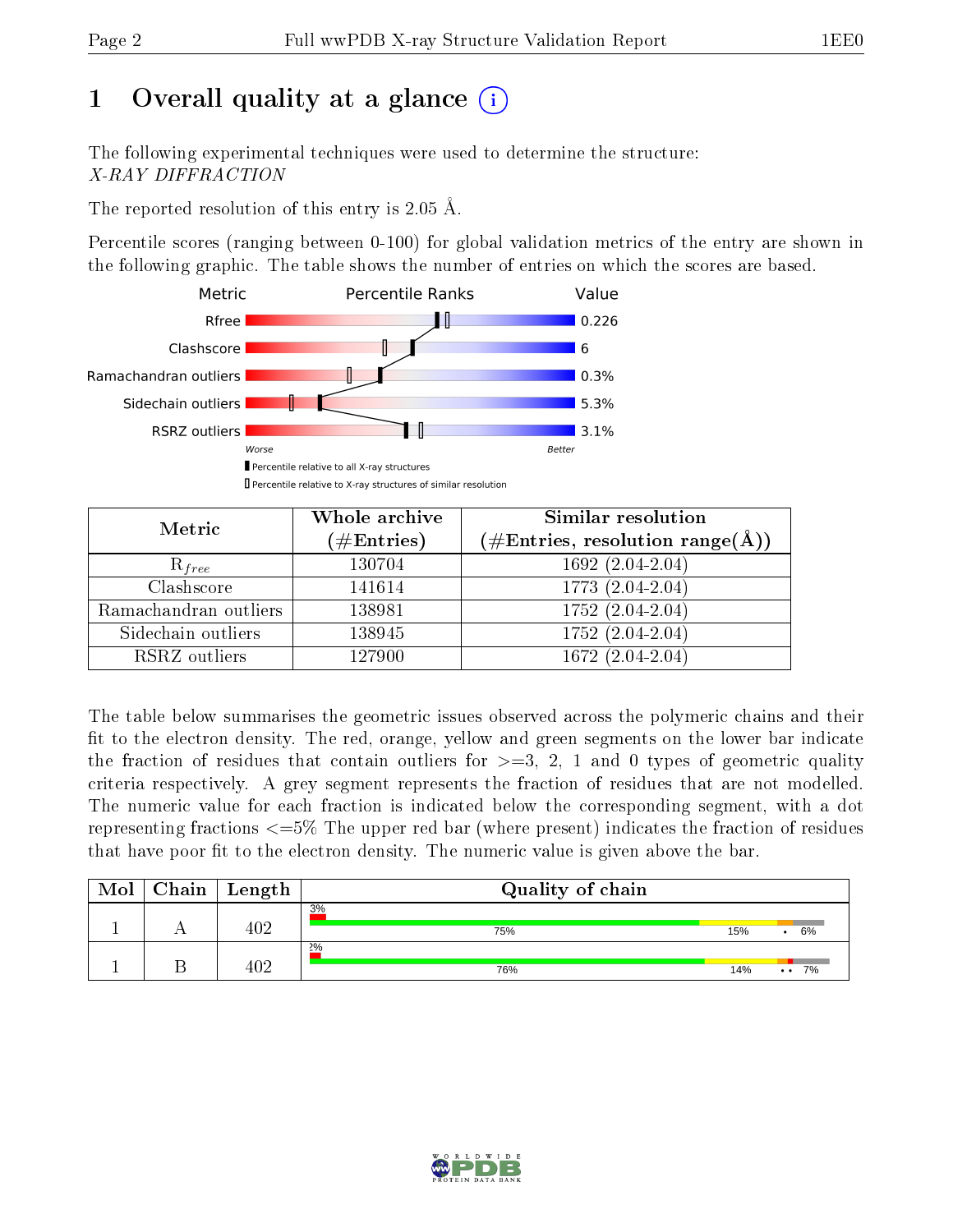# 2 Entry composition  $\left( \cdot \right)$

There are 3 unique types of molecules in this entry. The entry contains 6451 atoms, of which 0 are hydrogens and 0 are deuteriums.

In the tables below, the ZeroOcc column contains the number of atoms modelled with zero occupancy, the AltConf column contains the number of residues with at least one atom in alternate conformation and the Trace column contains the number of residues modelled with at most 2 atoms.

• Molecule 1 is a protein called 2-PYRONE SYNTHASE.

|  | $Mol$   Chain   Residues | Atoms         |                                                                        |           |       | $\rm ZeroOcc \mid AltConf \mid Trace$ |  |  |
|--|--------------------------|---------------|------------------------------------------------------------------------|-----------|-------|---------------------------------------|--|--|
|  | 376                      | Total<br>2918 | $\overline{\mathbf{C}}$ and $\overline{\mathbf{C}}$<br>1851 502 546 19 | - N       |       |                                       |  |  |
|  | 375                      | 2884          | Total C<br>1831                                                        | N.<br>498 | - 536 | - 19                                  |  |  |

There are 4 discrepancies between the modelled and reference sequences:

| Chain | Residue | Modelled   | Actual           | Comment          | Reference         |
|-------|---------|------------|------------------|------------------|-------------------|
|       | 169     | - (181) -  | CYS <sup>-</sup> | MODIFIED RESIDUE | UNP P48391        |
|       | 259     | <b>MET</b> | VAL              | <b>CONFLICT</b>  | UNP P48391        |
|       | 169     | CSD        | <b>CYS</b>       | MODIFIED RESIDUE | UNP P48391        |
|       | 259     | MET.       | VAL              | <b>CONFLICT</b>  | <b>UNP P48391</b> |

• Molecule 2 is ACETOACETYL-COENZYME A (three-letter code: CAA) (formula:  $C_{25}H_{40}N_7O_{18}P_3S$ ).



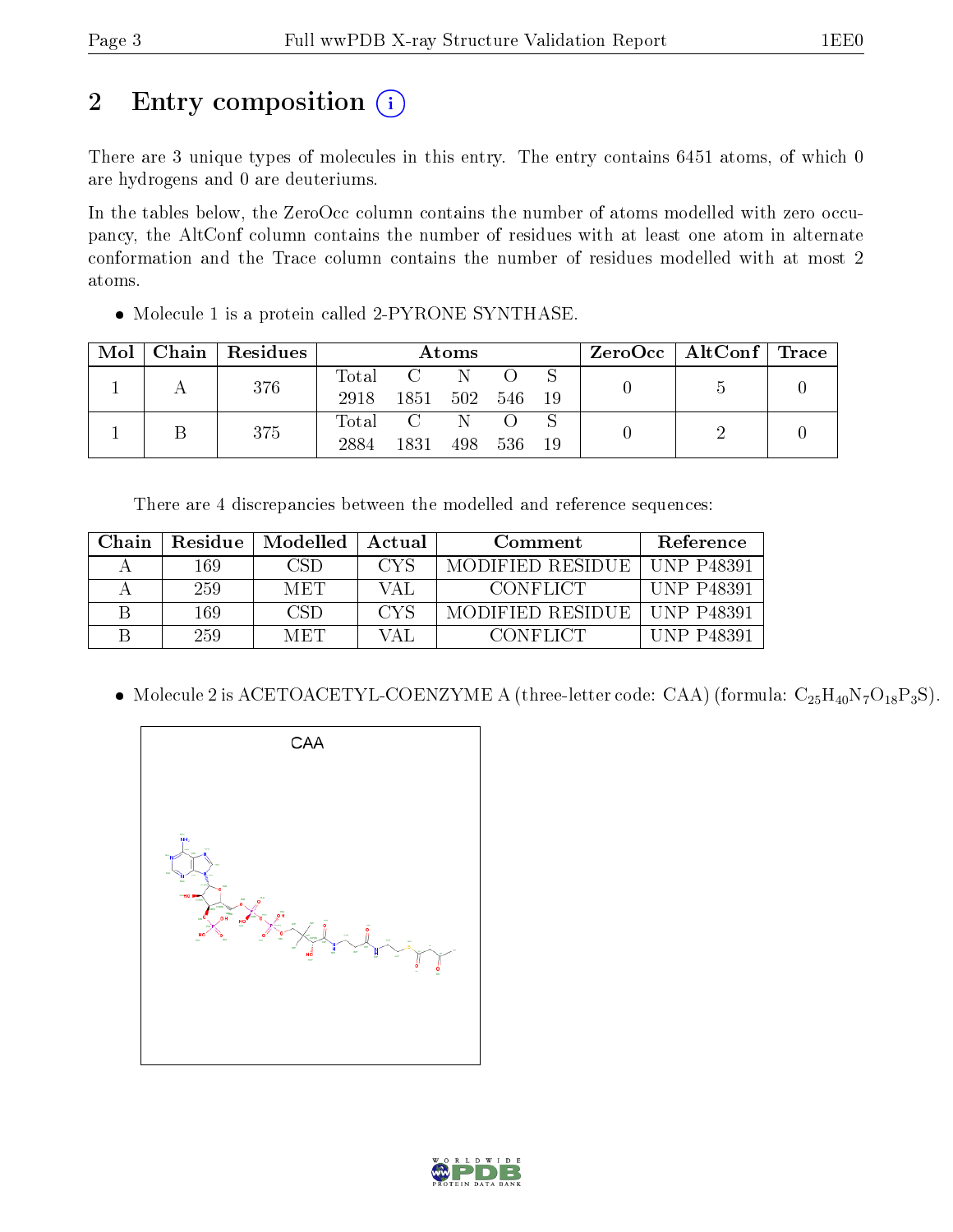|  |  | $Mol$   Chain   Residues | Atoms           |  |           |  |  |  | $ZeroOcc \   \ AltConf \  $ |  |
|--|--|--------------------------|-----------------|--|-----------|--|--|--|-----------------------------|--|
|  |  | Total C N O P S          |                 |  |           |  |  |  |                             |  |
|  |  | 54 25 7 18 3             |                 |  |           |  |  |  |                             |  |
|  |  |                          | Total C N O P S |  |           |  |  |  |                             |  |
|  |  | 54                       |                 |  | 25 7 18 3 |  |  |  |                             |  |

 $\bullet\,$  Molecule 3 is water.

|  | $Mol$   Chain   Residues | Atoms                 | ZeroOcc   AltConf |
|--|--------------------------|-----------------------|-------------------|
|  | 256                      | Total O<br>256<br>256 |                   |
|  | 285                      | Total<br>285<br>285   |                   |

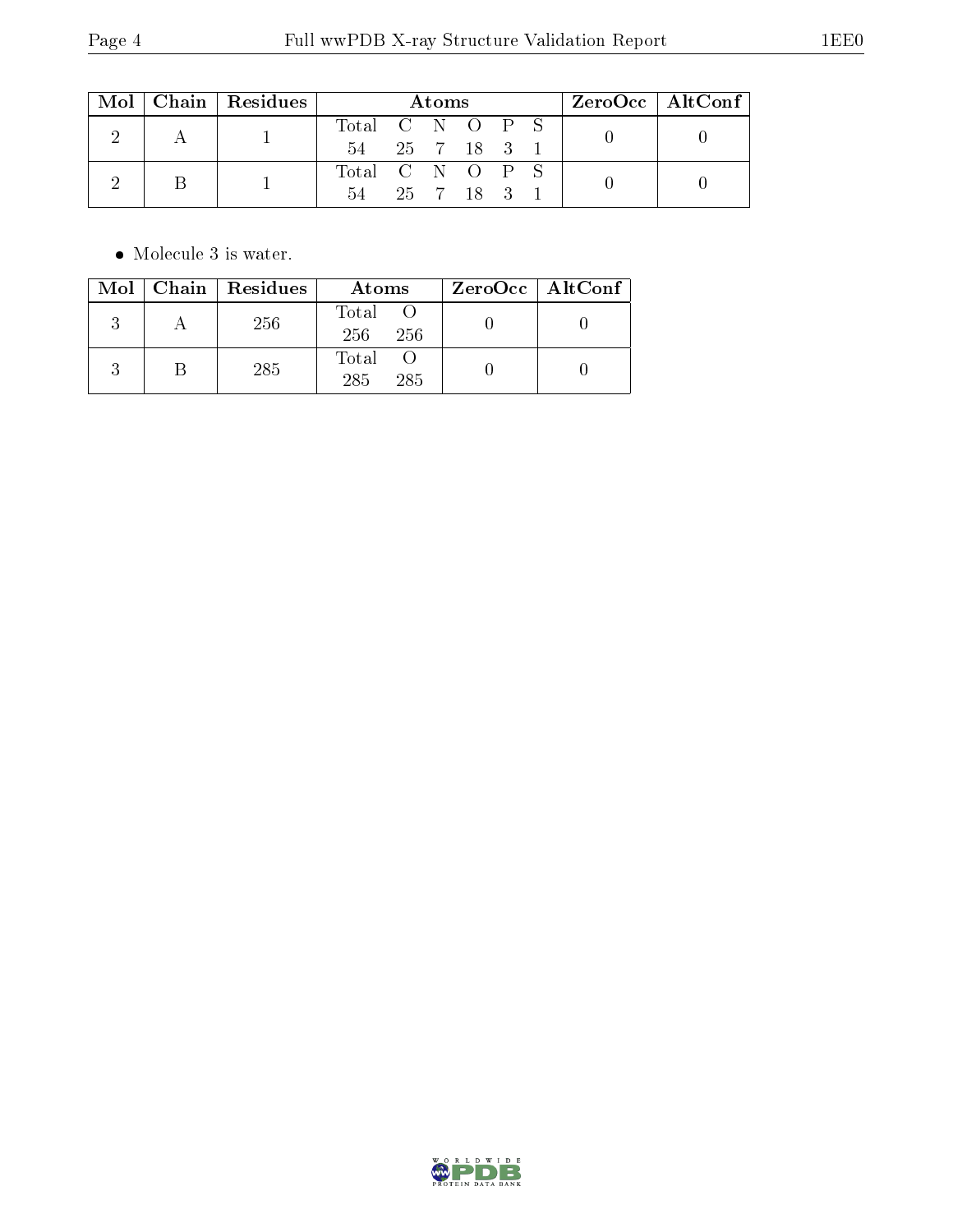# 3 Residue-property plots  $(i)$

These plots are drawn for all protein, RNA, DNA and oligosaccharide chains in the entry. The first graphic for a chain summarises the proportions of the various outlier classes displayed in the second graphic. The second graphic shows the sequence view annotated by issues in geometry and electron density. Residues are color-coded according to the number of geometric quality criteria for which they contain at least one outlier: green  $= 0$ , yellow  $= 1$ , orange  $= 2$  and red  $= 3$  or more. A red dot above a residue indicates a poor fit to the electron density ( $RSRZ > 2$ ). Stretches of 2 or more consecutive residues without any outlier are shown as a green connector. Residues present in the sample, but not in the model, are shown in grey.



• Molecule 1: 2-PYRONE SYNTHASE

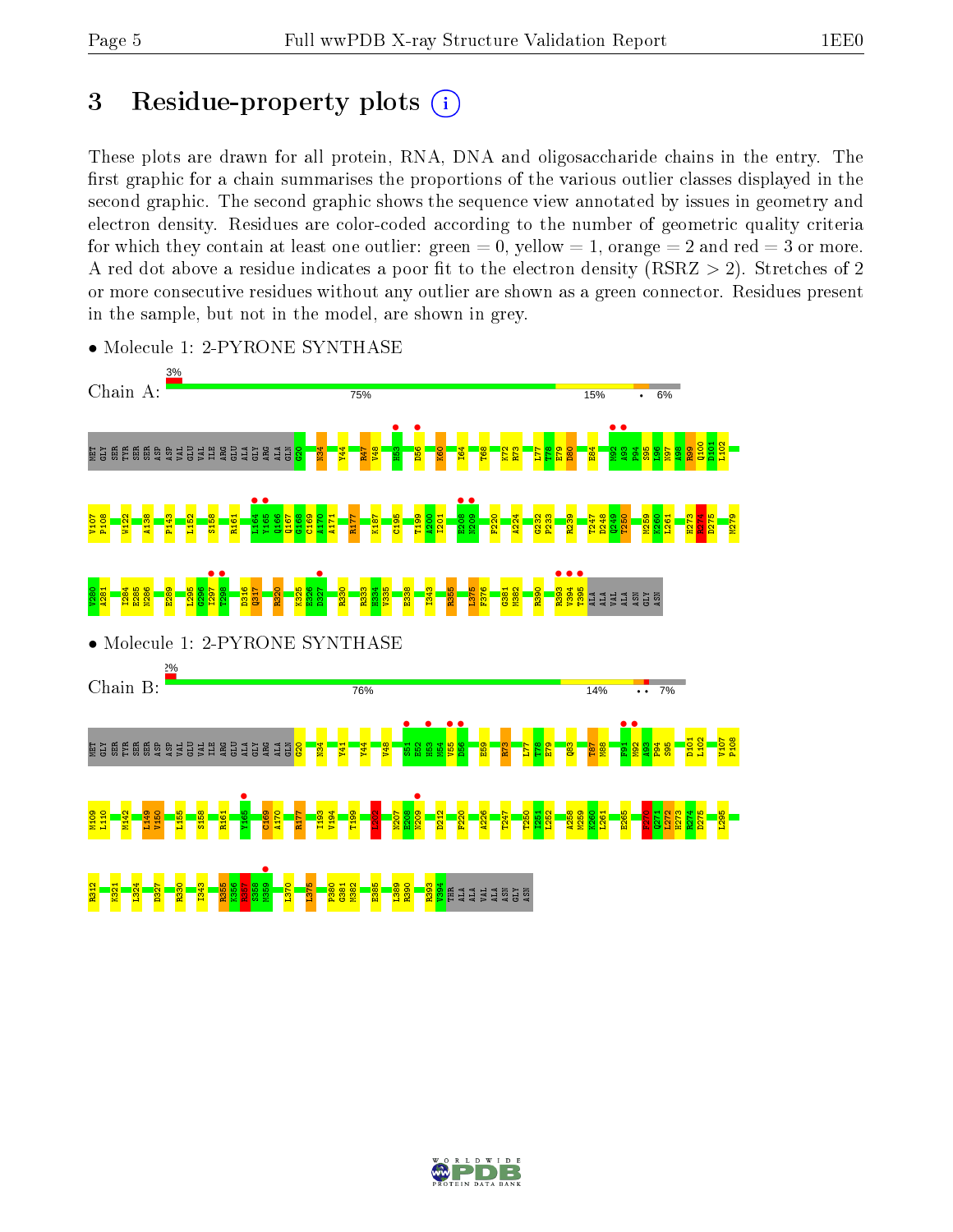# 4 Data and refinement statistics  $(i)$

| Property                                                             | Value                                            | Source     |
|----------------------------------------------------------------------|--------------------------------------------------|------------|
| Space group                                                          | P 31 2 1                                         | Depositor  |
| Cell constants                                                       | 83.41Å<br>83.41Å<br>$240.62\text{\AA}$           |            |
| a, b, c, $\alpha$ , $\beta$ , $\gamma$                               | $90.00^\circ$<br>$120.00^\circ$<br>$90.00^\circ$ | Depositor  |
| Resolution $(A)$                                                     | 2.05<br>42.00<br>$\frac{1}{2}$                   | Depositor  |
|                                                                      | 41.70<br>$-2.05$                                 | <b>EDS</b> |
| % Data completeness                                                  | 98.2 (42.00-2.05)                                | Depositor  |
| (in resolution range)                                                | 98.2 (41.70-2.05)                                | <b>EDS</b> |
| $R_{merge}$                                                          | 0.04                                             | Depositor  |
| $\mathrm{R}_{sym}$                                                   | (Not available)                                  | Depositor  |
| $\sqrt{I/\sigma}(I) > 1$                                             | 4.13 (at $2.05\text{\AA}$ )                      | Xtriage    |
| Refinement program                                                   | <b>REFMAC</b>                                    | Depositor  |
| $R, R_{free}$                                                        | $\overline{0.189}$ ,<br>0.243                    | Depositor  |
|                                                                      | 0.182<br>0.226                                   | DCC        |
| $R_{free}$ test set                                                  | 3085 reflections $(5.08\%)$                      | wwPDB-VP   |
| Wilson B-factor $(A^2)$                                              | 22.3                                             | Xtriage    |
| Anisotropy                                                           | 0.385                                            | Xtriage    |
| Bulk solvent $k_{sol}(e/\mathring{A}^3)$ , $B_{sol}(\mathring{A}^2)$ | 0.37, 61.0                                       | <b>EDS</b> |
| L-test for twinning <sup>2</sup>                                     | $< L >$ = 0.50, $< L2 >$ = 0.34                  | Xtriage    |
| Estimated twinning fraction                                          | $0.022$ for $-h,-k,l$                            | Xtriage    |
| $F_o, F_c$ correlation                                               | 0.96                                             | <b>EDS</b> |
| Total number of atoms                                                | 6451                                             | wwPDB-VP   |
| Average B, all atoms $(A^2)$                                         | $24.0\,$                                         | wwPDB-VP   |

Xtriage's analysis on translational NCS is as follows: The analyses of the Patterson function reveals a significant off-origin peak that is 61.62  $\%$  of the origin peak, indicating pseudo-translational symmetry. The chance of finding a peak of this or larger height randomly in a structure without pseudo-translational symmetry is equal to 1.2749e-05. The detected translational NCS is most likely also responsible for the elevated intensity ratio.

<sup>&</sup>lt;sup>2</sup>Theoretical values of  $\langle |L| \rangle$ ,  $\langle L^2 \rangle$  for acentric reflections are 0.5, 0.333 respectively for untwinned datasets, and 0.375, 0.2 for perfectly twinned datasets.



<span id="page-5-1"></span><span id="page-5-0"></span><sup>1</sup> Intensities estimated from amplitudes.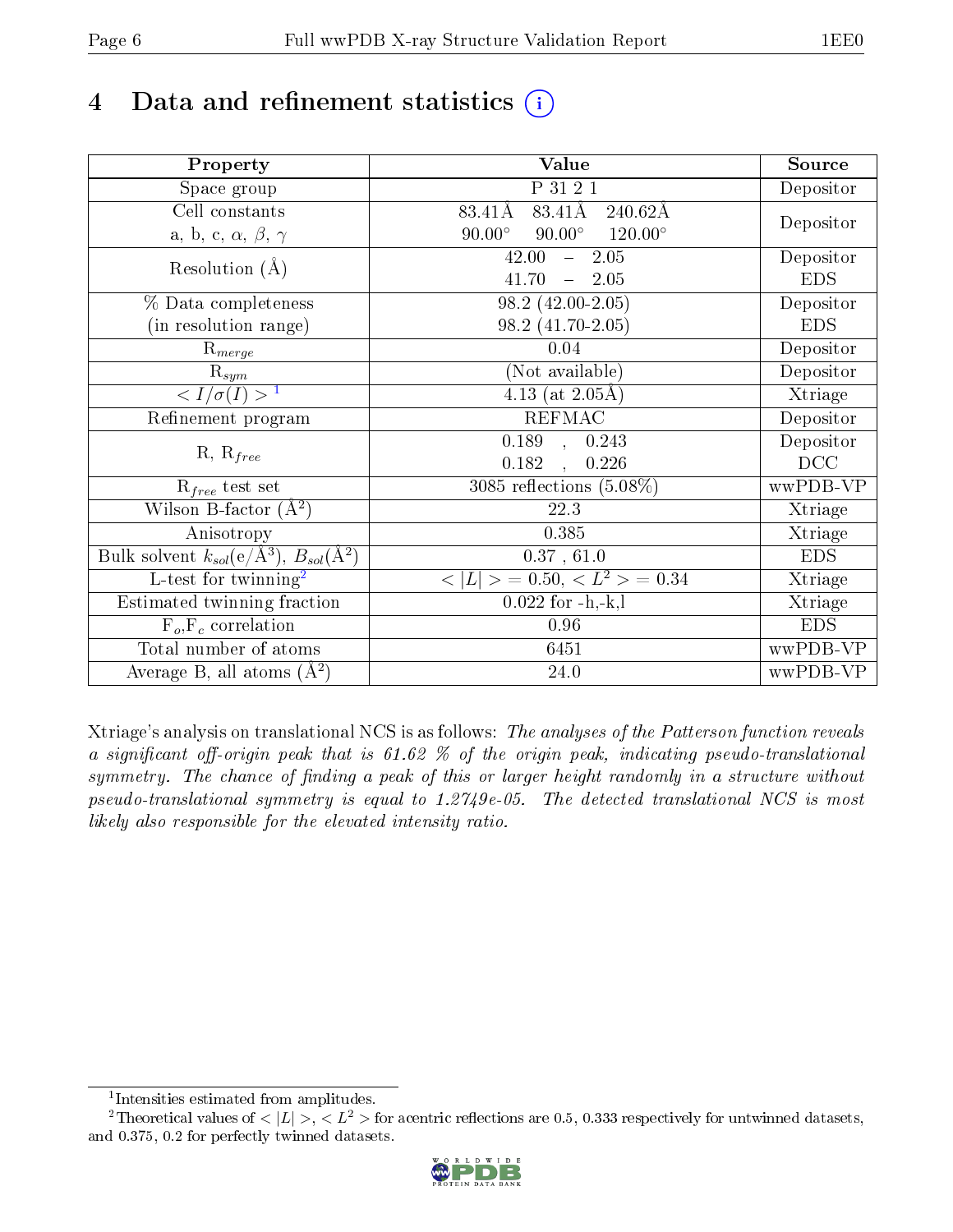# 5 Model quality  $(i)$

### 5.1 Standard geometry  $(i)$

Bond lengths and bond angles in the following residue types are not validated in this section: CSD, CAA

The Z score for a bond length (or angle) is the number of standard deviations the observed value is removed from the expected value. A bond length (or angle) with  $|Z| > 5$  is considered an outlier worth inspection. RMSZ is the root-mean-square of all Z scores of the bond lengths (or angles).

| Mol | Chain |      | Bond lengths | Bond angles |                  |  |
|-----|-------|------|--------------|-------------|------------------|--|
|     |       | RMSZ | $\ Z\  > 5$  | RMSZ        | # $ Z  > 5$      |  |
|     |       | 0.77 | 0/2961       | 1.45        | $32/4010(0.8\%)$ |  |
|     | R     | 0.80 | 0/2927       | 1.46        | $25/3962(0.6\%)$ |  |
| AH  | АH    | 0.79 | 0/5888       | 1.45        | $57/7972(0.7\%)$ |  |

Chiral center outliers are detected by calculating the chiral volume of a chiral center and verifying if the center is modelled as a planar moiety or with the opposite hand.A planarity outlier is detected by checking planarity of atoms in a peptide group, atoms in a mainchain group or atoms of a sidechain that are expected to be planar.

|  | Mol   Chain   $\#\text{Chirality outliers}$   $\#\text{Planarity outliers}$ |
|--|-----------------------------------------------------------------------------|
|  |                                                                             |
|  |                                                                             |
|  |                                                                             |

There are no bond length outliers.

All (57) bond angle outliers are listed below:

| Mol            | Chain | Res | Type       | Atoms        | Z        | Observed $(°)$ | $\text{Ideal}({}^o)$ |
|----------------|-------|-----|------------|--------------|----------|----------------|----------------------|
| 1              | А     | 390 | $\rm{ARG}$ | $NE-CZ-NH2$  | 19.43    | 130.02         | 120.30               |
| 1              | В     | 357 | $\rm{ARG}$ | $NE-CZ-NH1$  | $-13.84$ | 113.38         | 120.30               |
| 1              | В     | 161 | $\rm{ARG}$ | $NE-CZ-NH1$  | 13.61    | 127.10         | 120.30               |
| 1              | А     | 330 | $\rm{ARG}$ | NE-CZ-NH1    | 11.86    | 126.23         | 120.30               |
| 1              | В     | 161 | $\rm{ARG}$ | $NE-CZ-NH2$  | $-11.65$ | 114.47         | 120.30               |
| 1              | В     | 330 | $\rm{ARG}$ | $NE-CZ-NH1$  | $-11.57$ | 114.52         | 120.30               |
| 1              | А     | 239 | $\rm{ARG}$ | $CD-NE- CZ$  | 11.42    | 139.59         | 123.60               |
| 1              | А     | 161 | $\rm{ARG}$ | $NE- CZ-NH2$ | $-10.71$ | 114.94         | 120.30               |
| 1              | A     | 239 | $\rm{ARG}$ | $NE-CZ-NH1$  | 10.62    | 125.61         | 120.30               |
| 1              | А     | 381 | GLY        | $O-C-N$      | $-10.36$ | 106.13         | 122.70               |
| $\overline{1}$ | В     | 73  | $\rm{ARG}$ | $NE-CZ-NH1$  | 10.20    | 125.40         | 120.30               |
|                | А     | 390 | $\rm{ARG}$ | $NE-CZ-NH1$  | $-9.90$  | 115.35         | 120.30               |

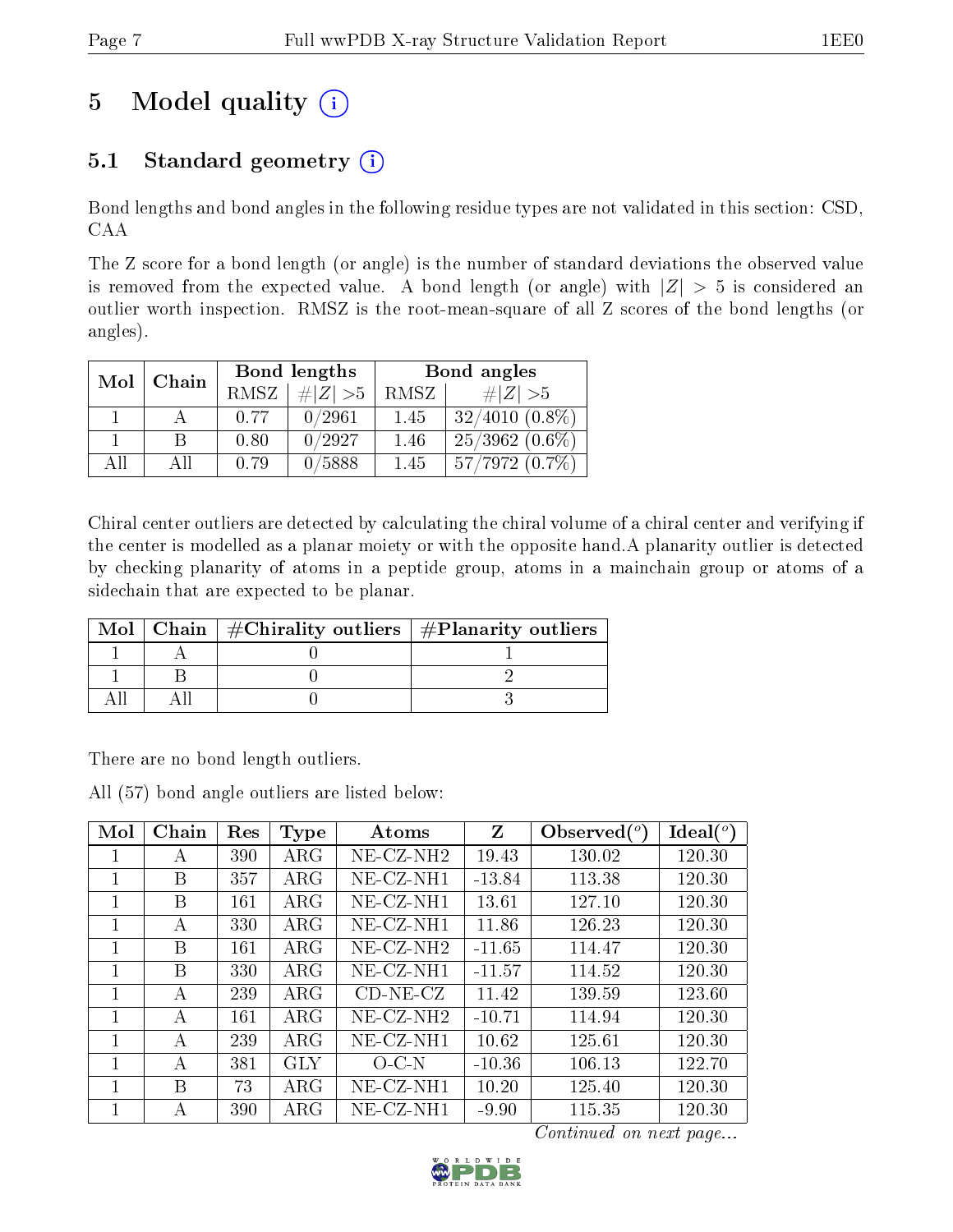|                | Continued from previous page |     |                         |                                |                         |                                                |             |
|----------------|------------------------------|-----|-------------------------|--------------------------------|-------------------------|------------------------------------------------|-------------|
| Mol            | Chain                        | Res | <b>Type</b>             | Atoms                          | $\overline{\mathbf{Z}}$ | Observed $\left(\overline{\phantom{a}}\right)$ | Ideal $(°)$ |
| $\mathbf{1}$   | A                            | 390 | $\rm{ARG}$              | $\overline{\text{CD-NE-CL}}$   | 9.22                    | 136.51                                         | 123.60      |
| $\mathbf{1}$   | $\mathbf{B}$                 | 355 | $\rm{ARG}$              | NE-CZ-NH1                      | $-8.82$                 | 115.89                                         | 120.30      |
| $\mathbf{1}$   | $\mathbf{B}$                 | 375 | <b>LEU</b>              | $CA$ -CB-CG                    | 8.60                    | 135.08                                         | 115.30      |
| $\mathbf{1}$   | $\boldsymbol{B}$             | 381 | <b>GLY</b>              | $O-C-N$                        | $-8.20$                 | 109.59                                         | 122.70      |
| $\mathbf{1}$   | А                            | 47  | $\rm{ARG}$              | $NE- CZ-NH1$                   | 8.07                    | 124.33                                         | 120.30      |
| $\mathbf{1}$   | B                            | 355 | $\rm{ARG}$              | NE-CZ-NH <sub>2</sub>          | 8.03                    | 124.31                                         | 120.30      |
| $\mathbf{1}$   | А                            | 73  | $\rm{ARG}$              | NE-CZ-NH <sub>2</sub>          | 7.69                    | 124.15                                         | 120.30      |
| $\mathbf{1}$   | А                            | 381 | <b>GLY</b>              | $\overline{CA}$ -C-N           | 7.63                    | 133.99                                         | 117.20      |
| $\mathbf{1}$   | B                            | 381 | <b>GLY</b>              | $CA-C-N$                       | 7.57                    | 133.86                                         | 117.20      |
| $\mathbf{1}$   | A                            | 320 | ARG                     | $NE- CZ-NH1$                   | 7.41                    | 124.00                                         | 120.30      |
| $\mathbf{1}$   | B                            | 357 | ARG                     | $NE- CZ-NH2$                   | 7.31                    | 123.95                                         | 120.30      |
| $\mathbf{1}$   | А                            | 80  | $\overline{\text{ASP}}$ | $\overline{\text{CB-CG-OD1}}$  | 7.25                    | 124.82                                         | 118.30      |
| $\mathbf{1}$   | $\boldsymbol{A}$             | 56  | <b>ASP</b>              | $CB-CG-OD1$                    | 7.02                    | 124.62                                         | 118.30      |
| $\mathbf{1}$   | $\bf{A}$                     | 143 | <b>PRO</b>              | $N$ -CA-CB                     | 6.90                    | 111.58                                         | 103.30      |
| $\mathbf{1}$   | $\, {\bf B}$                 | 390 | $\rm{ARG}$              | $\overline{\text{NE- CZ-NH2}}$ | $-6.81$                 | 116.90                                         | 120.30      |
| $\mathbf{1}$   | А                            | 99  | $\rm{ARG}$              | NE-CZ-NH <sub>2</sub>          | $-6.78$                 | 116.91                                         | 120.30      |
| $\overline{1}$ | $\boldsymbol{A}$             | 333 | $\rm{ARG}$              | NE-CZ-NH <sub>2</sub>          | 6.54                    | 123.57                                         | 120.30      |
| $\mathbf{1}$   | $\bf{A}$                     | 375 | <b>LEU</b>              | $CB-CG-CD1$                    | 6.43                    | 121.94                                         | 111.00      |
| $\mathbf{1}$   | $\mathbf{B}$                 | 177 | ARG                     | NE-CZ-NH <sub>2</sub>          | 6.42                    | 123.51                                         | 120.30      |
| $\mathbf{1}$   | А                            | 375 | <b>LEU</b>              | $CA-CB-CG$                     | 6.42                    | 130.07                                         | 115.30      |
| $\mathbf{1}$   | B                            | 390 | ARG                     | $CD-NE- CZ$                    | 6.40                    | 132.56                                         | 123.60      |
| $\mathbf{1}$   | B                            | 92  | <b>MET</b>              | $CG-SD-CE$                     | 6.12                    | 109.99                                         | 100.20      |
| $\mathbf{1}$   | B                            | 101 | <b>ASP</b>              | $CB-CG-OD1$                    | 6.06                    | 123.76                                         | 118.30      |
| $\mathbf{1}$   | $\mathbf B$                  | 88  | MET                     | $CG-SD-CE$                     | 5.99                    | 109.78                                         | 100.20      |
| $\mathbf{1}$   | B                            | 327 | ASP                     | $CB-CG-OD1$                    | 5.93                    | 123.63                                         | 118.30      |
| $\mathbf{1}$   | B                            | 212 | <b>ASP</b>              | $CB-CG-OD1$                    | 5.88                    | 123.59                                         | 118.30      |
| $\mathbf{1}$   | B                            | 312 | $\rm{ARG}$              | $NE- CZ-NH1$                   | 5.88                    | 123.24                                         | 120.30      |
| $\mathbf{1}$   | B                            | 142 | <b>MET</b>              | $CG-SD-CE$                     | 5.78                    | 109.45                                         | 100.20      |
| $\mathbf 1$    | $\bf{A}$                     | 34  | <b>ASN</b>              | $CA-CB-CG$                     | 5.77                    | 126.09                                         | 113.40      |
| $\mathbf{1}$   | B                            | 202 | <b>LEU</b>              | $CA-CB-CG$                     | 5.74                    | 128.49                                         | 115.30      |
| $\mathbf{1}$   | A                            | 393 | $\rm{ARG}$              | $NE$ -CZ-NH <sub>2</sub>       | $-5.71$                 | 117.45                                         | 120.30      |
| $\mathbf{1}$   | A                            | 177 | $\rm{ARG}$              | $NE- CZ-NH2$                   | 5.66                    | 123.13                                         | 120.30      |
| $\mathbf{1}$   | A                            | 382 | MET                     | $N$ -CA-CB                     | 5.61                    | 120.70                                         | 110.60      |
| $\mathbf{1}$   | A                            | 56  | ASP                     | $CB-CG-OD2$                    | $-5.60$                 | 113.26                                         | 118.30      |
| $\mathbf{1}$   | A                            | 355 | $\rm{ARG}$              | $NE- CZ-NH2$                   | 5.60                    | 123.10                                         | 120.30      |
| $\mathbf{1}$   | $\mathbf B$                  | 41  | <b>TYR</b>              | $CB-CG-CD1$                    | $-5.56$                 | 117.66                                         | 121.00      |
| $\mathbf{1}$   | A                            | 316 | ASP                     | $CB-CG-OD2$                    | 5.46                    | 123.21                                         | 118.30      |
| $\mathbf{1}$   | A                            | 161 | ARG                     | NH1-CZ-NH2                     | 5.41                    | 125.35                                         | 119.40      |
| $\mathbf{1}$   | B                            | 202 | <b>LEU</b>              | $CB-CG-CD2$                    | 5.35                    | 120.10                                         | 111.00      |
| $\mathbf{1}$   | Α                            | 274 | ARG                     | NE-CZ-NH1                      | 5.33                    | 122.97                                         | 120.30      |
| $\mathbf{1}$   | A                            | 259 | <b>MET</b>              | $CB-CA-C$                      | $-5.29$                 | 99.81                                          | 110.40      |
| $\mathbf{1}$   | A                            | 161 | $\rm{ARG}$              | $CD-NE- CZ$                    | 5.27                    | 130.98                                         | 123.60      |

 $\overline{Continued\; on\; next\; page...}$ 

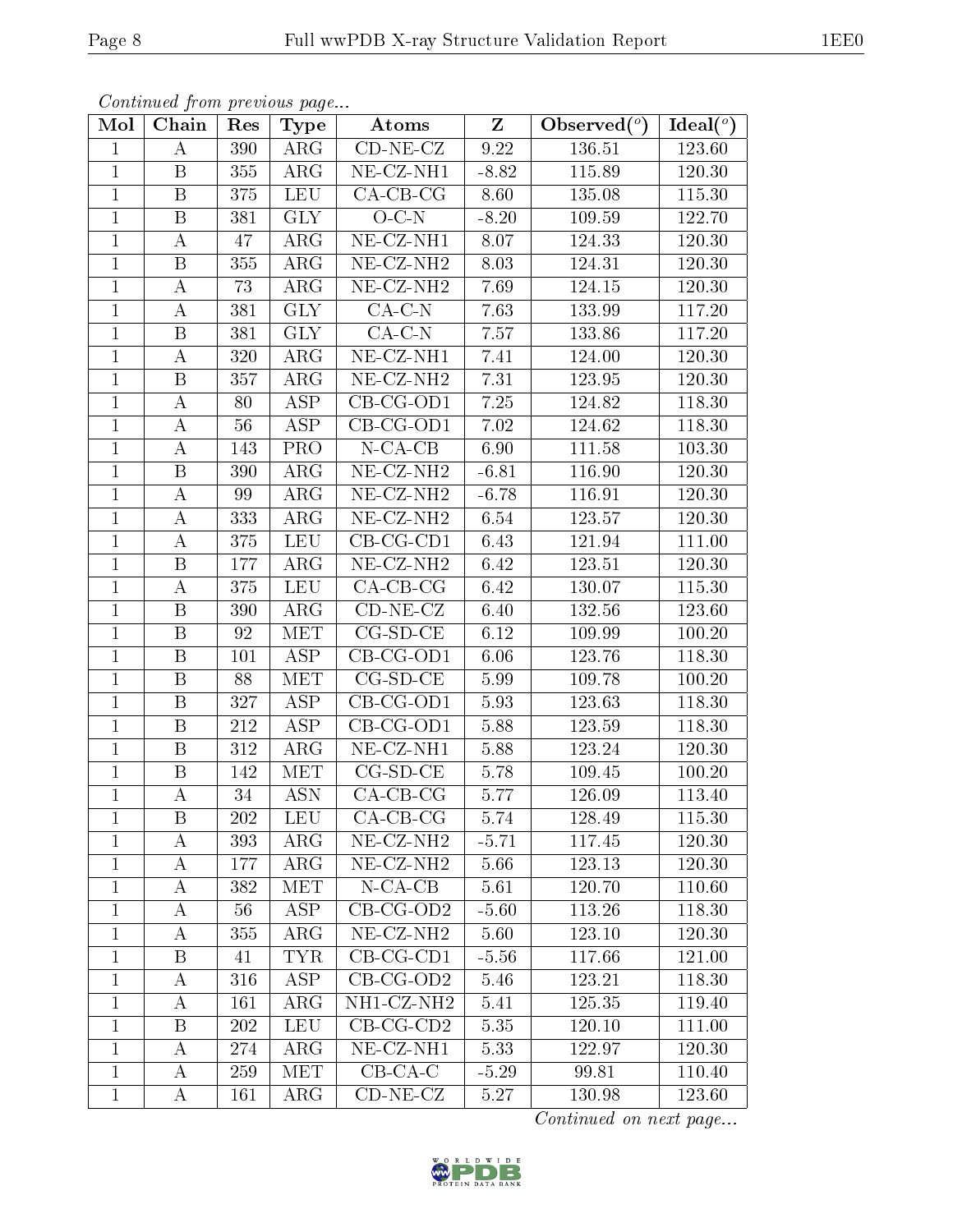| Mol | Chain | $\operatorname{Res}$ | $\Gamma$ Type | Atoms               |         | $\lambda$ Observed $(^\circ)$ | $Ideal(^o)$ |
|-----|-------|----------------------|---------------|---------------------|---------|-------------------------------|-------------|
|     |       | 375                  | LEU           | $CB-CG-CD1$         | 5.26    | 119.94                        | 111 00      |
|     |       | 317                  | GLN.          | $CG$ - $CD$ - $OE1$ | $-5.15$ | 111.30                        | 121.60      |
|     |       | 259                  | <b>MET</b>    | CG-SD-CE            | 5.12    | 108.40                        | 100.20      |

There are no chirality outliers.

All (3) planarity outliers are listed below:

| Mol | Chain | Res | Type  | Group     |
|-----|-------|-----|-------|-----------|
|     |       | 122 | ∸FRP. | Mainchain |
|     |       | 270 | PHE   | Mainchain |
|     |       | 380 | PRO   | Mainchain |

### 5.2 Too-close contacts  $(i)$

In the following table, the Non-H and H(model) columns list the number of non-hydrogen atoms and hydrogen atoms in the chain respectively. The H(added) column lists the number of hydrogen atoms added and optimized by MolProbity. The Clashes column lists the number of clashes within the asymmetric unit, whereas Symm-Clashes lists symmetry related clashes.

|   |      | Mol   Chain   Non-H   $H (model)$   $H (added)$ |      |    | $Class \mid Symm\text{-}\mathrm{Class}$ |
|---|------|-------------------------------------------------|------|----|-----------------------------------------|
|   | 2918 |                                                 | 2970 | 34 |                                         |
| В | 2884 |                                                 | 2946 | 38 |                                         |
|   | 54   |                                                 | 35   |    |                                         |
| R | 54   |                                                 | 34   |    |                                         |
|   | 256  |                                                 |      |    |                                         |
| R | 285  |                                                 |      |    |                                         |
|   | 6451 |                                                 | 5985 | 68 |                                         |

The all-atom clashscore is defined as the number of clashes found per 1000 atoms (including hydrogen atoms). The all-atom clashscore for this structure is 6.

All (68) close contacts within the same asymmetric unit are listed below, sorted by their clash magnitude.

| Atom-1              | Atom-2            | Interatomic<br>distance $(A)$ | Clash<br>overlap (Å |
|---------------------|-------------------|-------------------------------|---------------------|
| 1:A:273:HIS:HD2     | 1:A:275:ASP:H     | 1.19                          | 0.88                |
| 1:B:321:LYS:HE2     | 3: B:850:HOH:O    | 1.84                          | በ 77                |
| 1: A:97: ASN:HD21   | 1: B: 265: GLU: H | 1.34                          | 0.74                |
| 1:B:73:ARG:HD3      | 3: B:894: HOH:O   | 1.89                          | 0.72                |
| $1:$ A:261:LEU:HD11 | 2:A:600:CAA:H2'1  | 1 71                          | 0.72                |

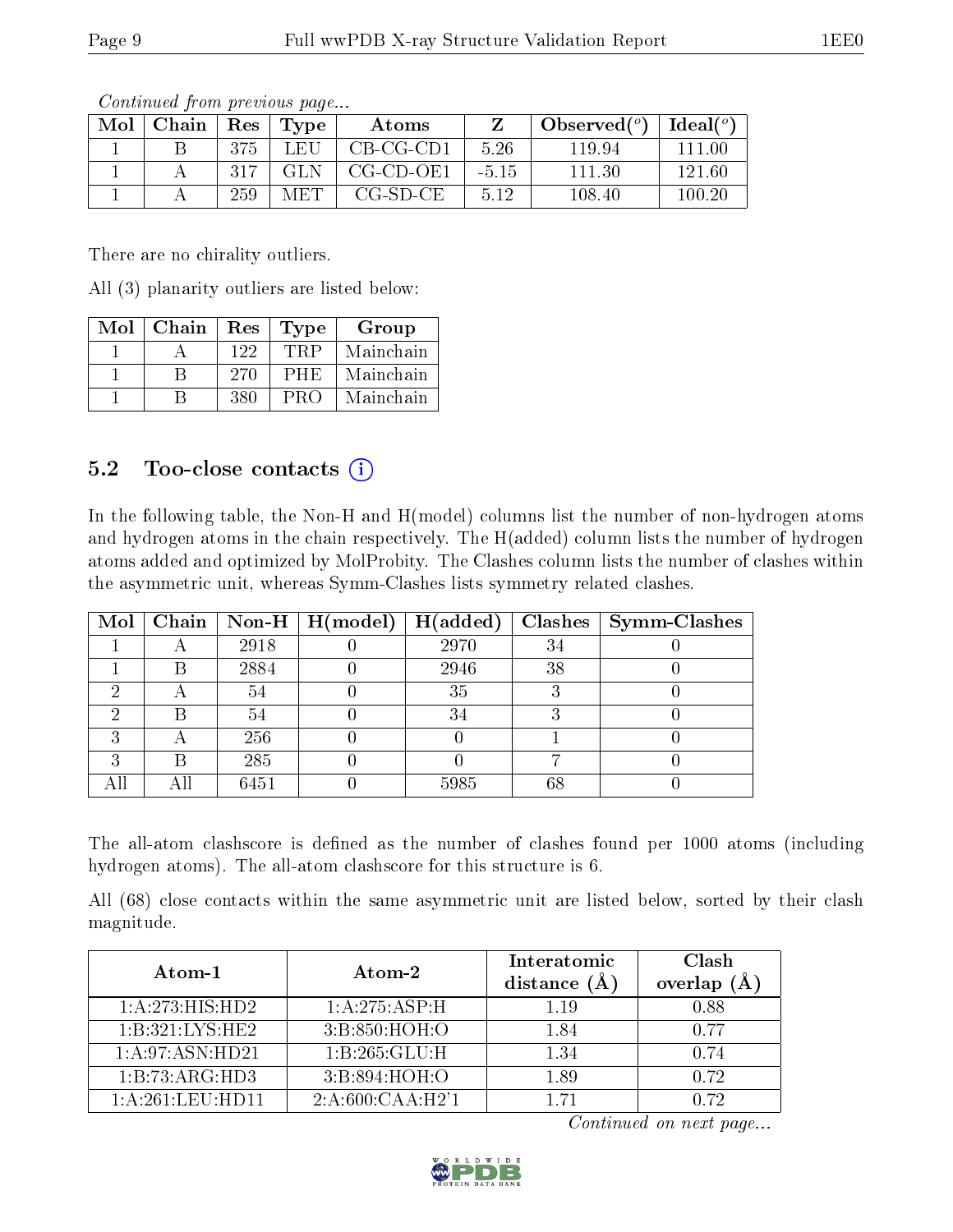| Atom-1                       | Atom-2                        | Interatomic       | $Clas\overline{h}$ |
|------------------------------|-------------------------------|-------------------|--------------------|
|                              |                               | distance $(A)$    | overlap $(A)$      |
| 1:B:202:LEU:HG               | 1:B:270:PHE:HE1               | 1.52              | 0.72               |
| 1:B:273:HIS:HD2              | 1:B:275:ASP:H                 | 1.38              | 0.71               |
| $1:A:273:\overline{HIS:CD2}$ | 1:A:275:ASP:H                 | 2.07              | 0.70               |
| 1:A:248[B]:ASP:OD2           | 1:A:250[B]:THR:HG23           | 1.92              | 0.69               |
| 1:B:169:CSD:OD2              | 2:B:700:CAA:C3                | 2.43              | 0.67               |
| 1: B:87:THR:HG23             | 1:B:95:SER:HB3                | 1.78              | 0.65               |
| 1:B:87:THR:HB                | 3:B:721:HOH:O                 | 1.94              | 0.65               |
| 1:B:357:ARG:NH1              | 3:B:962:HOH:O                 | 2.24              | 0.64               |
| 1:B:87:THR:CG2               | 1: B:94: PRO:O                | 2.45              | 0.64               |
| 1:B:87:THR:HG21              | 1:B:94:PRO:O                  | 2.00              | 0.62               |
| 1:B:149:LEU:HD11             | 1:B:194:VAL:HG21              | 1.82              | 0.61               |
| 1:A:250[B]:THR:HG22          | 1:B:158:SER:OG                | 2.02              | 0.60               |
| $1:A:47:ARG:N\overline{H2}$  | 1:A:79:GLU:OE2                | 2.36              | 0.58               |
| 1:A:281:ALA:HB2              | 1: A:317: GLN:HB3             | 1.86              | 0.57               |
| 1:A:60:LYS:HD3               | 2:A:600:CAA:O7A               | 2.05              | 0.57               |
| 1:B:34:ASN:HB3               | 3:B:744:HOH:O                 | 2.05              | 0.56               |
| 1:B:273:HIS:CD2              | 1:B:275:ASP:H                 | 2.22              | 0.55               |
| 1:A:138:ALA:HA               | 1:A:201[B]:ILE:HG12           | 1.89              | 0.55               |
| 1:B:79:GLU:O                 | 1: B: 83: GLN: HG3            | 2.08              | 0.53               |
| 1:B:87:THR:CG2               | 1:B:95:SER:HB3                | 2.40              | 0.52               |
| 1:B:207:ASN:ND2              | 1:B:209:ASN:H                 | 2.08              | 0.51               |
| 1:B:321:LYS:HE3              | 3:B:754:HOH:O                 | 2.10              | 0.51               |
| 1: A:97: ASN:ND2             | 1:B:265:GLU:H                 | 2.07              | 0.51               |
| 1:B:20:GLY:N                 | 3:B:967:HOH:O                 | 2.44              | 0.51               |
| 1:B:87:THR:HG23              | 1:B:94:PRO:O                  | 2.11              | 0.51               |
| 1: A:34: ASN:HB3             | 3:A:698:HOH:O                 | 2.10              | 0.50               |
| 1:A:177:ARG:HA               | 1:A:247:THR:HG21              | 1.93              | 0.50               |
| 1:B:261:LEU:HD11             | $2:B:700:CA\overline{A:H2'1}$ | 1.92              | 0.50               |
| 1:B:177:ARG:HA               | 1:B:247:THR:HG21              | 1.95              | 0.48               |
| 1: A:80: ASP:O               | 1: A:84: GLU:HG3              | 2.14              | 0.47               |
| 1:A:167:GLN:HB3              | 1:A:171:ALA:HB2               | 1.96              | 0.47               |
| 1: A:44:TYR:CE1              | 1: A:48: VAL:HGI1             | 2.50              | 0.47               |
| 1:A:107:VAL:N                | 1:A:108:PRO:HD2               | 2.29              | 0.47               |
| 1:B:199:THR:O                | 1:B:202:LEU:HD22              | 2.15              | 0.47               |
| 1: A:394: VAL:O              | 1: A:395:THR:HB               | 2.15              | 0.46               |
| 1: A: 195: CYS:O             | 1:A:224:ALA:HA                | 2.15              | 0.46               |
| 1: A:285: GLU:OE2            | 1: A:289: GLU:OE1             | 2.33              | 0.46               |
| 1: A:72: LYS: HE3            | 1:A:338:GLU:OE1               | 2.16              | 0.46               |
| 1: A:284: ILE: HD11          | 1: A:376: PHE:CE1             | 2.50              | 0.46               |
| 1: A:64:ILE:O                | 1: A:68:THR:HG23              | $\overline{2}.16$ | 0.46               |
| 1:A:102:LEU:HD23             | 1: A: 102: LEU: C             | 2.36              | 0.45               |

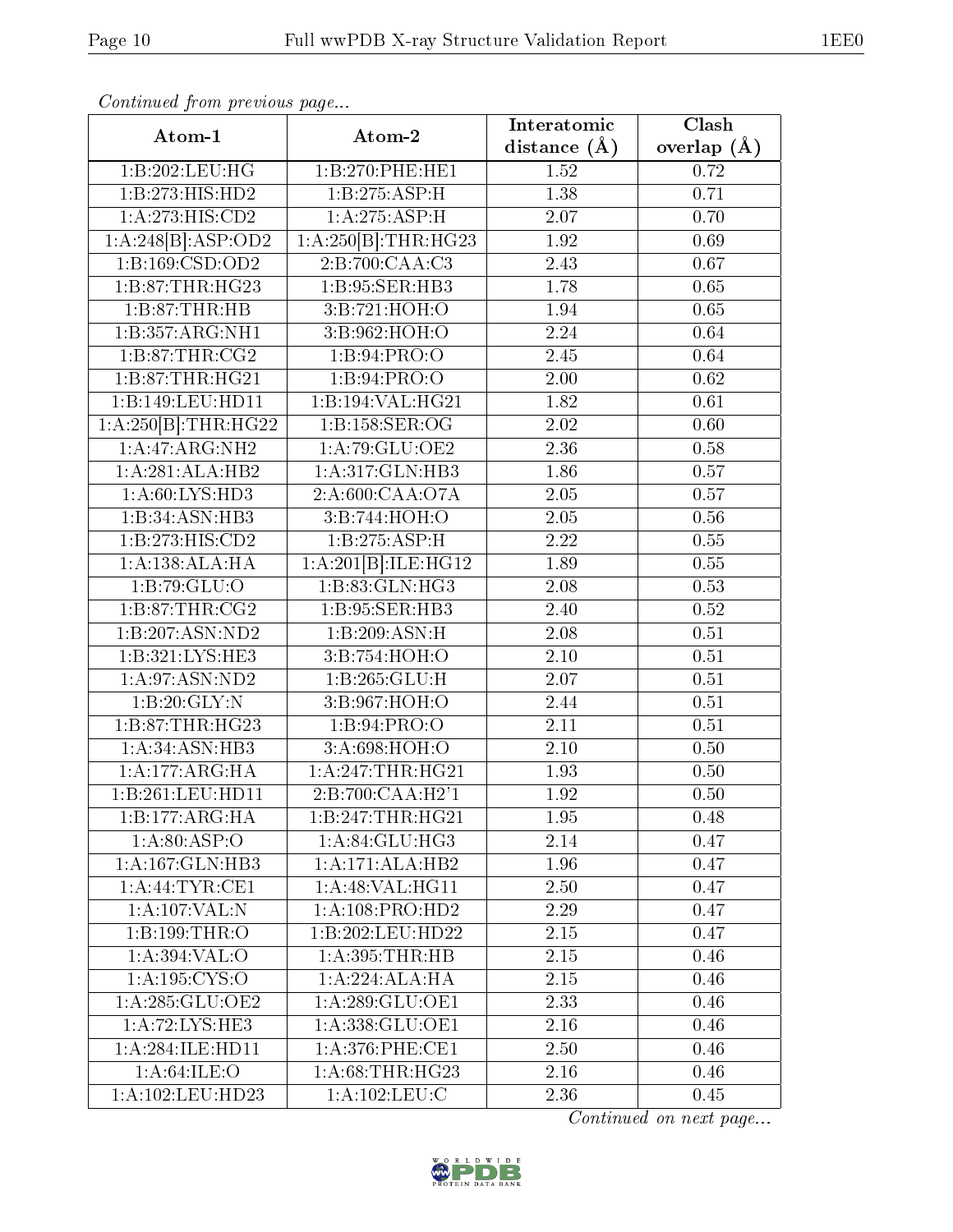| Atom-1                       | Atom-2              | Interatomic    | Clash         |
|------------------------------|---------------------|----------------|---------------|
|                              |                     | distance $(A)$ | overlap $(A)$ |
| 1:B:357:ARG:HH11             | 1:B:357:ARG:HD3     | 1.50           | 0.45          |
| 1:A:232:GLY:N                | 1:A:233:PRO:HD3     | 2.32           | 0.44          |
| 1:A:275:ASP:O                | 1: A:279:MET:HG3    | 2.17           | 0.44          |
| 1: A:199:THR:HG21            | 1:A:220:PHE:HB3     | $2.00\,$       | 0.44          |
| 1: A:261:LEU:CD2             | 2:A:600:CAA:H4'3    | 2.48           | 0.43          |
| 1:A:47:ARG:NH2               | 1: A:79: GLU:CD     | 2.72           | 0.43          |
| 1: A:95: SER:O               | 1: A:99: ARG: HG3   | 2.18           | 0.43          |
| $1:A:47:ARG:\overline{HH22}$ | 1: A:79: GLU:CD     | 2.22           | 0.42          |
| 1:B:199:THR:HG21             | 1:B:220:PHE:HB3     | 2.00           | 0.42          |
| 1:B:48:VAL:HG11              | 1: B:79: GLU: HG2   | 2.00           | 0.42          |
| 1: A: 100: GLN: HA           | 1:A:100:GLN:HE21    | 1.85           | 0.42          |
| 1: A: 158: SER: OG           | 1:B:250:THR:HG23    | 2.19           | 0.42          |
| 1:B:170:ALA:HB1              | 1:B:385:GLU:HG3     | 2.02           | 0.42          |
| 1:B:107:VAL:N                | 1:B:108:PRO:HD2     | 2.35           | 0.41          |
| 1:B:258:ALA:HB3              | 1:B:382:MET:HG3     | 2.03           | 0.41          |
| 1:A:274:ARG:O                | 1: A:274: ARG:HG3   | 2.20           | 0.41          |
| 1:B:109:MET:HE3              | 1:B:109:MET:HA      | 2.01           | 0.41          |
| 1:B:55:VAL:O                 | 1:B:59:GLU:HG3      | $2.20\,$       | 0.41          |
| 1:B:193:ILE:O                | 1:B:226:ALA:HA      | 2.21           | 0.41          |
| 1:B:44:TYR:HE1               | 1:B:79:GLU:CG       | 2.34           | 0.41          |
| 1:B:272:LEU:HD21             | 2:B:700:CAA:O5P     | 2.21           | 0.41          |
| 1:B:150:VAL:HB               | 1: B: 155: LEU: HB2 | 2.04           | 0.40          |

There are no symmetry-related clashes.

### 5.3 Torsion angles (i)

#### 5.3.1 Protein backbone (i)

In the following table, the Percentiles column shows the percent Ramachandran outliers of the chain as a percentile score with respect to all X-ray entries followed by that with respect to entries of similar resolution.

The Analysed column shows the number of residues for which the backbone conformation was analysed, and the total number of residues.

| Mol | Chain | Analysed                      | Favoured   | Allowed   Outliers |          | Percentiles |    |
|-----|-------|-------------------------------|------------|--------------------|----------|-------------|----|
|     |       | $378/402(94\%)$   372 (98\%)  |            | $5(1\%)$           | $1(0\%)$ | 41          | 31 |
|     | В     | $374/402$ (93\%)   367 (98\%) |            | 6 $(2\%)$          | $1(0\%)$ |             | 31 |
| All | All   | $752/804(94\%)$               | 739 (98%). | 11 $(2\%)$         | $2(0\%)$ |             | 31 |

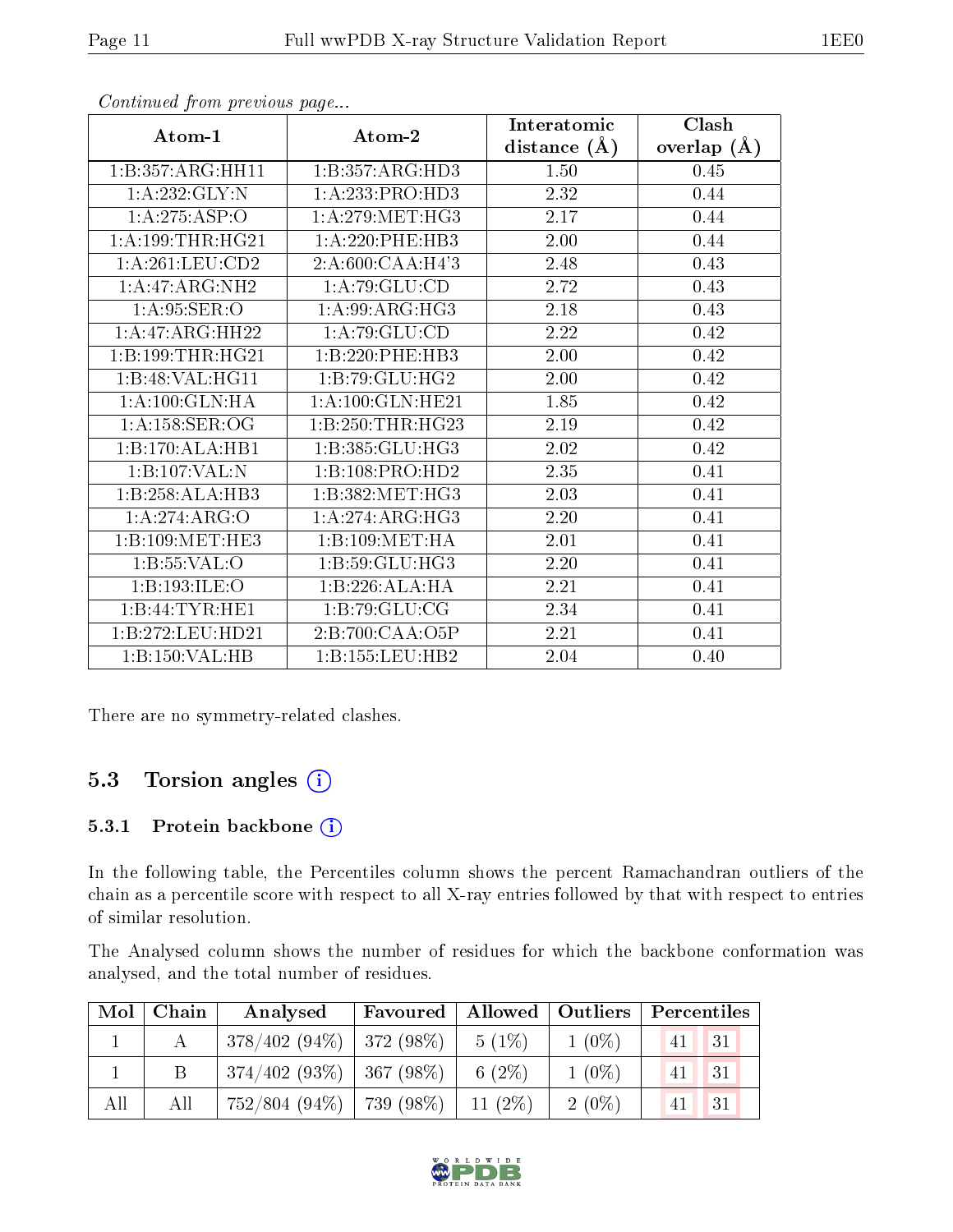All (2) Ramachandran outliers are listed below:

| Mol | Chain | Res | Type |
|-----|-------|-----|------|
|     |       |     |      |
|     |       |     |      |

#### 5.3.2 Protein sidechains  $\left( \widehat{\mathbf{i}} \right)$

In the following table, the Percentiles column shows the percent sidechain outliers of the chain as a percentile score with respect to all X-ray entries followed by that with respect to entries of similar resolution.

The Analysed column shows the number of residues for which the sidechain conformation was analysed, and the total number of residues.

| Mol | Chain | Analysed        | Rotameric    | $\vert$ Outliers | Percentiles     |                 |
|-----|-------|-----------------|--------------|------------------|-----------------|-----------------|
|     |       | $314/328$ (96%) | 299 (95%)    | 15(5%)           | 25 <sup>1</sup> | 18              |
|     |       | $310/328(94\%)$ | 291 $(94\%)$ | 19 $(6\%)$       | 18              | 10              |
| All | All   | $624/656$ (95%) | 590 (95%)    | 34 $(5%)$        | 22              | 13 <sup>1</sup> |

All (34) residues with a non-rotameric sidechain are listed below:

| Mol            | $\overline{\text{Chain}}$ | Res                        | Type                    |
|----------------|---------------------------|----------------------------|-------------------------|
| $\mathbf{1}$   | $\overline{A}$            | 60                         | $\overline{L}YS$        |
| $\overline{1}$ | $\overline{A}$            | 77                         | LEU                     |
| $\overline{1}$ | $\overline{A}$            | 152                        | LEU                     |
| $\overline{1}$ | $\overline{A}$            | 187                        | <b>LYS</b>              |
| $\overline{1}$ | $\overline{A}$            | $\overline{250}[\text{A}]$ | THR                     |
| $\overline{1}$ | $\overline{A}$            | 250 B                      | THR                     |
| $\overline{1}$ | $\overline{A}$            | 274                        | ARG                     |
| $\overline{1}$ | $\overline{A}$            | 286                        | <b>ASN</b>              |
| $\overline{1}$ | $\overline{A}$            | 295                        | <b>LEU</b>              |
| $\overline{1}$ | $\overline{A}$            | $\overline{297}$           | $\overline{\text{ILE}}$ |
| $\overline{1}$ | $\overline{A}$            | 320                        | $\rm{ARG}$              |
| $\overline{1}$ | $\overline{A}$            | 325                        | <b>LYS</b>              |
| $\overline{1}$ | $\overline{A}$            | $\overline{335}$           | <b>VAL</b>              |
| $\overline{1}$ | $\overline{A}$            | 355                        | $\rm{ARG}$              |
| $\overline{1}$ | $\overline{A}$            | 375                        | <b>LEU</b>              |
| $\overline{1}$ | $\overline{\mathrm{B}}$   | $\overline{77}$            | LEU                     |
| $\overline{1}$ | $\overline{\mathrm{B}}$   | $\overline{87}$            | THR                     |
| $\mathbf{1}$   | $\boldsymbol{B}$          | 102                        | <b>LEU</b>              |
| $\overline{1}$ | $\overline{\mathrm{B}}$   | 110                        | LEU                     |
| $\overline{1}$ | $\overline{\mathrm{B}}$   | 149                        | <b>LEU</b>              |
| $\mathbf 1$    | B                         | 150                        | <b>VAL</b>              |

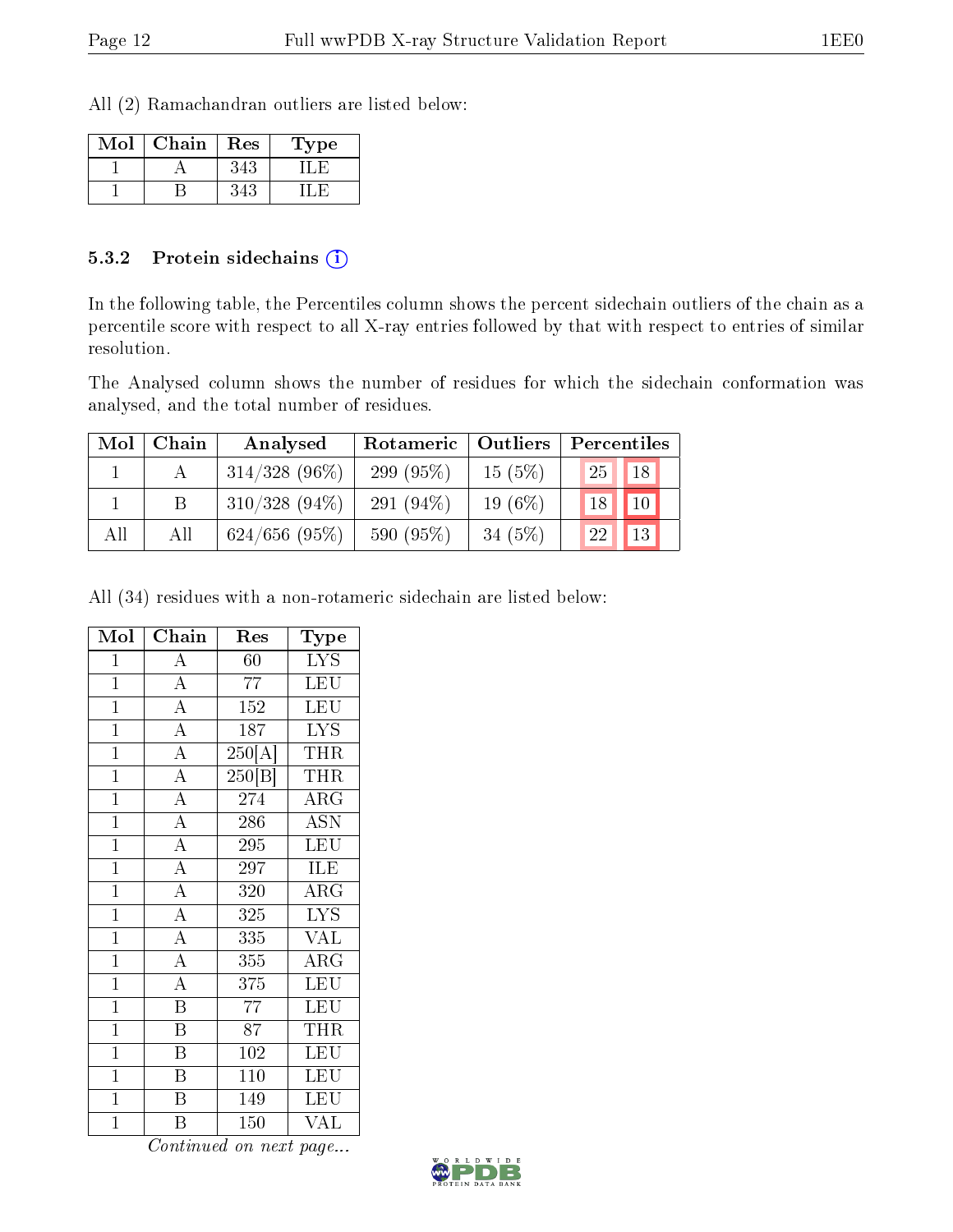|                |       |     | ×.<br>ັ     |
|----------------|-------|-----|-------------|
| Mol            | Chain | Res | Type        |
| 1              | В     | 202 | LEU         |
| 1              | Β     | 252 | LEU         |
| $\mathbf 1$    | Β     | 259 | MET         |
| 1              | B     | 270 | PHE         |
| $\mathbf 1$    | Β     | 272 | LEU         |
| $\overline{1}$ | B     | 295 | LEU         |
| $\mathbf{1}$   | Β     | 324 | LEU         |
| 1              | B     | 355 | $\rm{ARG}$  |
| $\mathbf{1}$   | В     | 357 | <b>ARG</b>  |
| $\mathbf{1}$   | B     | 370 | LEU         |
| $\mathbf{1}$   | В     | 375 | LEU         |
| $\overline{1}$ | В     | 389 | LEU         |
| 1              | В     | 393 | ${\rm ARG}$ |

Some sidechains can be flipped to improve hydrogen bonding and reduce clashes. All (9) such sidechains are listed below:

| Mol | Chain | Res | Type       |
|-----|-------|-----|------------|
| 1   | А     | 97  | <b>ASN</b> |
| 1   | А     | 100 | <b>GLN</b> |
| 1   | А     | 273 | HIS        |
| 1   | А     | 317 | GLN        |
| 1   | В     | 100 | <b>GLN</b> |
| 1   | B     | 166 | <b>GLN</b> |
| 1   | В     | 207 | <b>ASN</b> |
|     | R     | 273 | HIS        |
|     |       | 334 | HIS        |

#### 5.3.3 RNA (1)

There are no RNA molecules in this entry.

#### 5.4 Non-standard residues in protein, DNA, RNA chains (i)

2 non-standard protein/DNA/RNA residues are modelled in this entry.

In the following table, the Counts columns list the number of bonds (or angles) for which Mogul statistics could be retrieved, the number of bonds (or angles) that are observed in the model and the number of bonds (or angles) that are defined in the Chemical Component Dictionary. The Link column lists molecule types, if any, to which the group is linked. The Z score for a bond length (or angle) is the number of standard deviations the observed value is removed from the

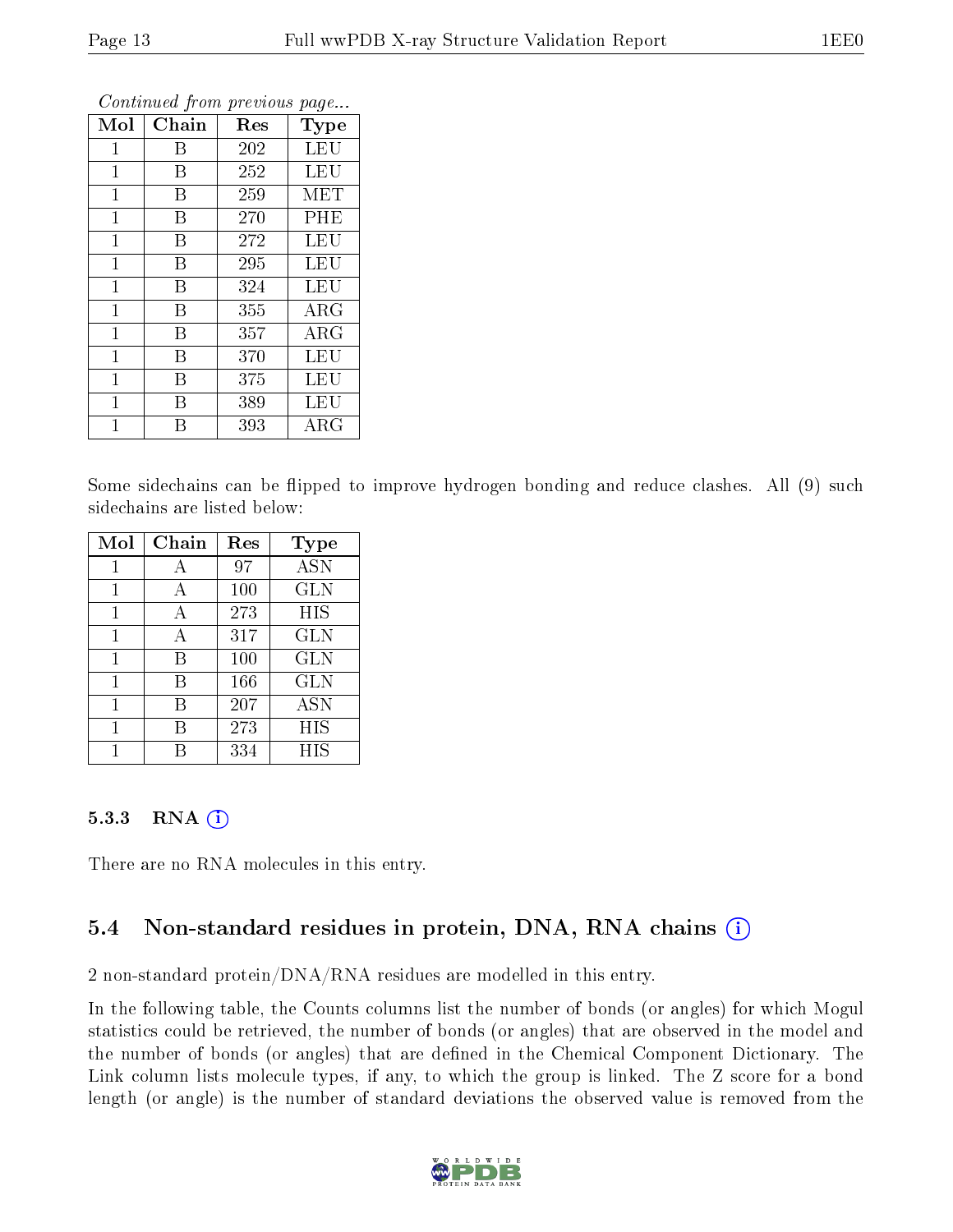| Mol |                         | Chain | $\operatorname{Res}% \left( \mathcal{N}\right) \equiv\operatorname*{Res}\left( \mathcal{N}\right)$ | Link | Bond lengths  |             |     | Bond angles |      |           |
|-----|-------------------------|-------|----------------------------------------------------------------------------------------------------|------|---------------|-------------|-----|-------------|------|-----------|
|     | Type                    |       |                                                                                                    |      | $\frac{1}{2}$ | <b>RMSZ</b> | # Z | Counts      | RMSZ | Z         |
|     | $\mathbb{C}\mathrm{SD}$ |       | 169                                                                                                |      | 3.7.8         | 1.27        |     | 1, 8, 10    | H    | $(100\%)$ |
|     | USD                     |       | 169                                                                                                |      | 3,7,8         | 0.92        |     | 1, 8, 10    | 8.85 | $(100\%)$ |

expected value. A bond length (or angle) with  $|Z| > 2$  is considered an outlier worth inspection. RMSZ is the root-mean-square of all Z scores of the bond lengths (or angles).

In the following table, the Chirals column lists the number of chiral outliers, the number of chiral centers analysed, the number of these observed in the model and the number defined in the Chemical Component Dictionary. Similar counts are reported in the Torsion and Rings columns. '-' means no outliers of that kind were identified.

|  |     | Mol   Type   Chain   Res   Link   Chirals | Torsions   Rings |                 |
|--|-----|-------------------------------------------|------------------|-----------------|
|  | 169 | $\blacksquare$                            | 1/2/6/8          | $\sim$          |
|  | 169 | $\overline{\phantom{a}}$                  | 1/2/6/8          | $\qquad \qquad$ |

There are no bond length outliers.

All (2) bond angle outliers are listed below:

| $\bf{Mol}$ | $\mid$ Chain $\mid$ Res $\mid$ |     | $\Gamma$ Type | Atoms     |          | Observed $(^\circ)$ | Ideal $(^\circ)$ |
|------------|--------------------------------|-----|---------------|-----------|----------|---------------------|------------------|
|            |                                | 169 | CSD.          | OD1-SG-CB | $-11.75$ | 83.17               | $105.54\,$       |
|            |                                | 169 | <b>CSD</b>    | OD1-SG-CB | $-8.85$  | 88.69               | $105.54\,$       |

There are no chirality outliers.

All (2) torsion outliers are listed below:

| Mol | $\vert$ Chain $\vert$ Res $\vert$ Type |     |     | Atoms          |
|-----|----------------------------------------|-----|-----|----------------|
|     |                                        | 169 | CSD | CA-CB-SG-OD1   |
|     |                                        | 169 | CSD | $CA-CB-SG-OD1$ |

There are no ring outliers.

1 monomer is involved in 1 short contact:

|  |                        | Mol   Chain   Res   Type   Clashes   Symm-Clashes |
|--|------------------------|---------------------------------------------------|
|  | $169 \perp \text{CSD}$ |                                                   |

#### 5.5 Carbohydrates  $(i)$

There are no monosaccharides in this entry.

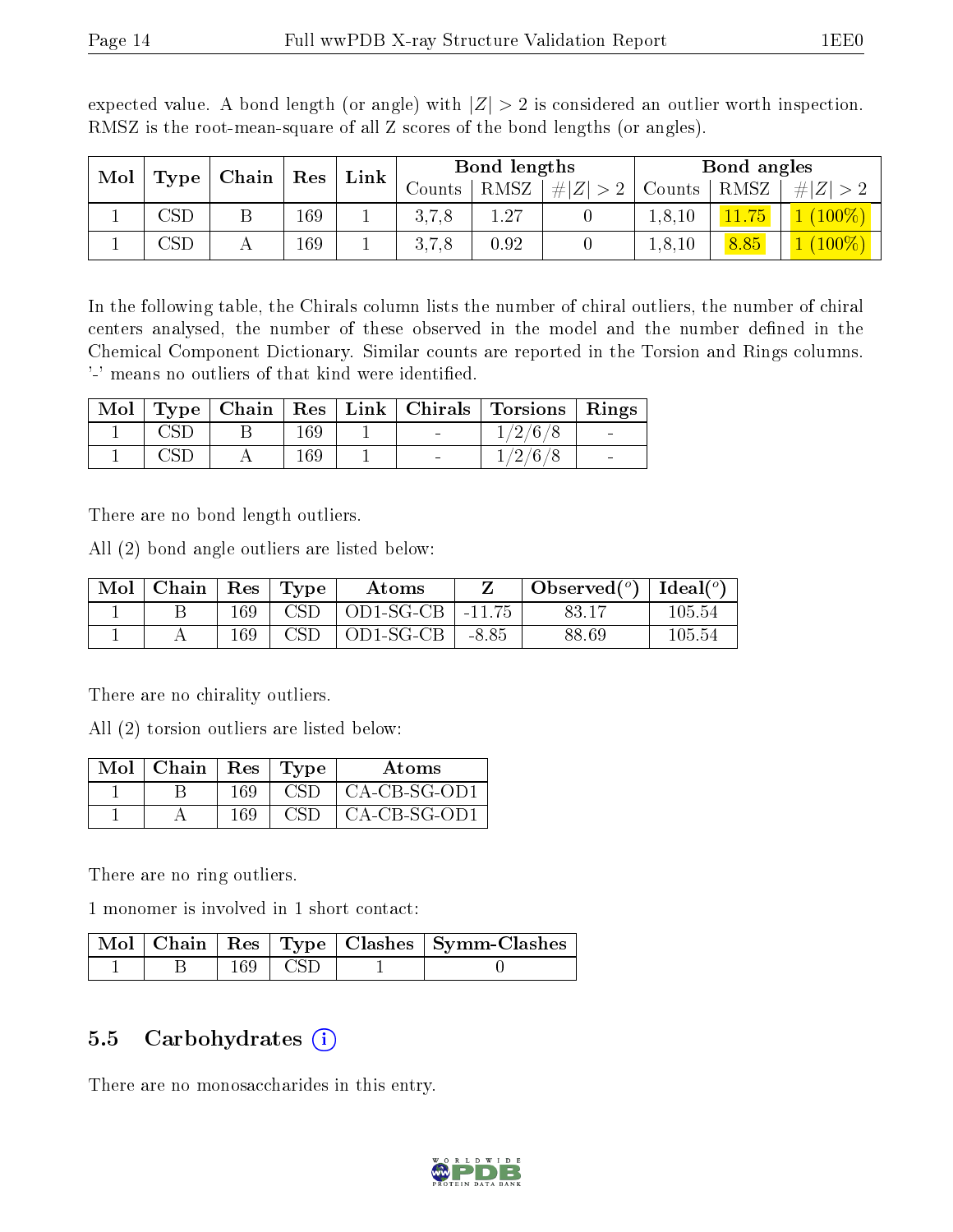### 5.6 Ligand geometry (i)

2 ligands are modelled in this entry.

In the following table, the Counts columns list the number of bonds (or angles) for which Mogul statistics could be retrieved, the number of bonds (or angles) that are observed in the model and the number of bonds (or angles) that are dened in the Chemical Component Dictionary. The Link column lists molecule types, if any, to which the group is linked. The Z score for a bond length (or angle) is the number of standard deviations the observed value is removed from the expected value. A bond length (or angle) with  $|Z| > 2$  is considered an outlier worth inspection. RMSZ is the root-mean-square of all Z scores of the bond lengths (or angles).

| Mol      |      |  |     |                 |          |      |         |          |      | Chain      | Res | Link |  | Bond lengths |  |  | Bond angles |  |
|----------|------|--|-----|-----------------|----------|------|---------|----------|------|------------|-----|------|--|--------------|--|--|-------------|--|
|          | Type |  |     |                 | Counts   | RMSZ | $\# Z $ | Counts   | RMSZ | Z          |     |      |  |              |  |  |             |  |
| $\Omega$ | CAA  |  | 700 | $\sim$          | 47,56,56 | 2.00 | 12(25%) | 60,83,83 | 2.76 | $24(40\%)$ |     |      |  |              |  |  |             |  |
| ച        | CAA  |  | 600 | $\qquad \qquad$ | 47,56,56 | 1.95 | 12(25%) | 60,83,83 | 2.35 | (20 (33%)  |     |      |  |              |  |  |             |  |

In the following table, the Chirals column lists the number of chiral outliers, the number of chiral centers analysed, the number of these observed in the model and the number defined in the Chemical Component Dictionary. Similar counts are reported in the Torsion and Rings columns. '-' means no outliers of that kind were identified.

|            |     |                | Mol   Type   Chain   Res   Link   Chirals | <b>Torsions</b>         | Rings   |
|------------|-----|----------------|-------------------------------------------|-------------------------|---------|
| - CAA      | 700 |                |                                           | $11/50/71/71$   0/3/3/3 |         |
| <b>CAA</b> | 600 | $\blacksquare$ | $\sim$                                    | 7/50/71/71              | 0/3/3/3 |

| Mol            | Chain            | Res | <b>Type</b> | Atoms                             | Z       | Observed $(A)$ | $Ideal(\AA)$ |
|----------------|------------------|-----|-------------|-----------------------------------|---------|----------------|--------------|
| $\overline{2}$ | B                | 700 | CAA         | $P1A-O5B$                         | $-6.22$ | 1.34           | 1.59         |
| $\overline{2}$ | А                | 600 | <b>CAA</b>  | $P1A-O5B$                         | $-6.21$ | 1.34           | 1.59         |
| $\overline{2}$ | А                | 600 | <b>CAA</b>  | $O4B-C1B$                         | 4.11    | 1.46           | 1.41         |
| $\overline{2}$ | А                | 600 | <b>CAA</b>  | $C2B-C1B$                         | $-4.11$ | 1.47           | 1.53         |
| $\overline{2}$ | B                | 700 | CAA         | $C7P-NSP$                         | 3.89    | 1.55           | 1.46         |
| $\overline{2}$ | B                | 700 | CAA         | $C2B-C1B$                         | $-3.89$ | 1.47           | 1.53         |
| $\overline{2}$ | B                | 700 | CAA         | $O4B-C1B$                         | 3.86    | 1.46           | 1.41         |
| $\overline{2}$ | А                | 600 | <b>CAA</b>  | $O4B-C4B$                         | 3.66    | 1.53           | 1.45         |
| $\overline{2}$ | $\boldsymbol{B}$ | 700 | CAA         | $O4B-C4B$                         | 3.60    | 1.53           | 1.45         |
| $\overline{2}$ | А                | 600 | CAA         | $C7P-NSP$                         | 3.34    | 1.53           | 1.46         |
| $\overline{2}$ | B                | 700 | <b>CAA</b>  | P <sub>3</sub> B-O <sub>7</sub> A | 3.26    | 1.61           | 1.50         |
| $\overline{2}$ | А                | 600 | <b>CAA</b>  | P <sub>3</sub> B-O <sub>7</sub> A | 3.25    | 1.61           | 1.50         |
| $\overline{2}$ | B                | 700 | <b>CAA</b>  | $O5B-C5B$                         | 3.23    | 1.57           | 1.44         |
| $\overline{2}$ | $\boldsymbol{B}$ | 700 | CAA         | $C3P- N4P$                        | 3.05    | 1.53           | 1.46         |
| $\overline{2}$ | B                | 700 | CAA         | $C2A-N1A$                         | 3.02    | 1.39           | 1.33         |

All (24) bond length outliers are listed below:

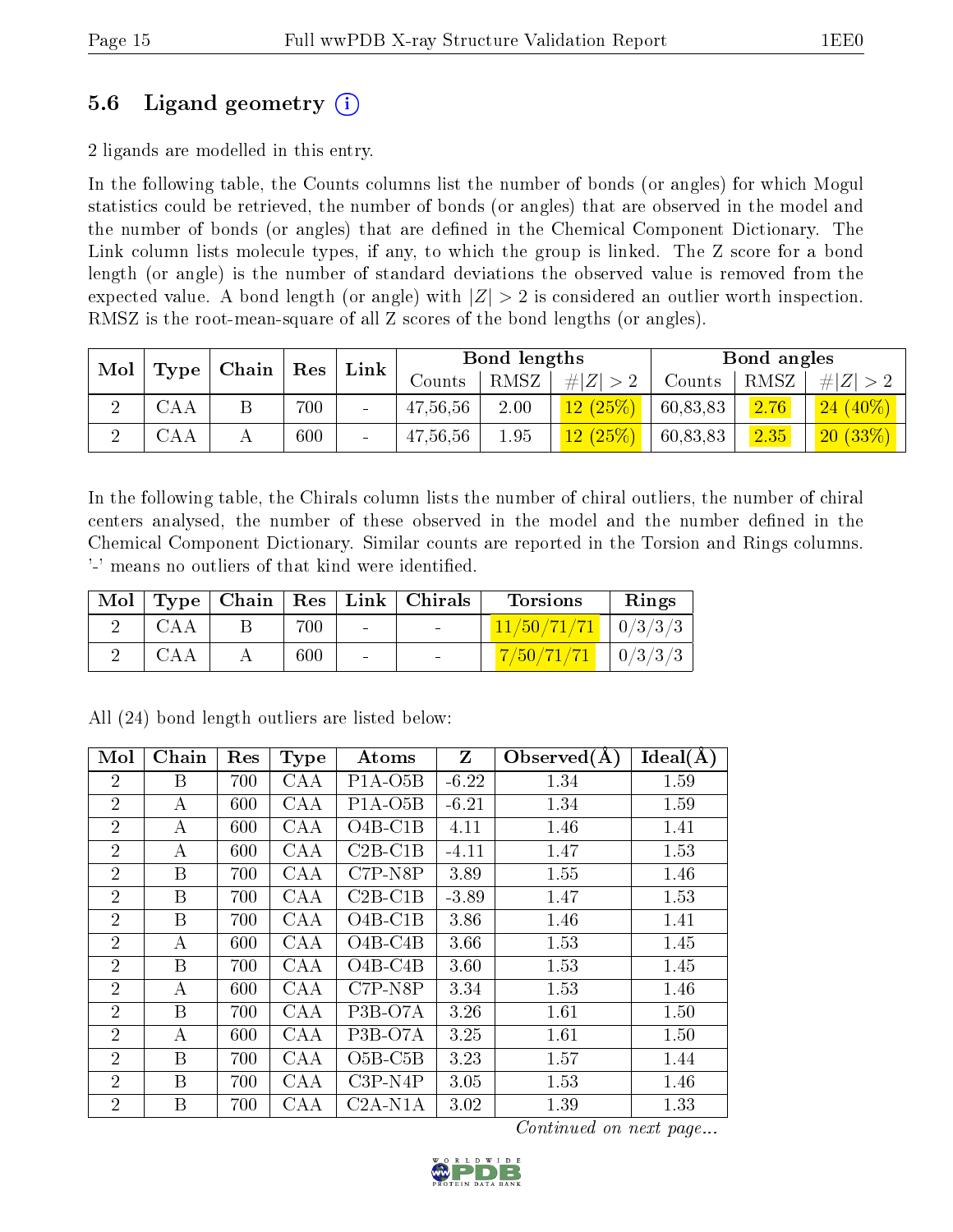| Mol            | Chain | Res | <b>Type</b> | Atoms                             | $\mathbf{Z}$ | Observed $(A$ | Ideal(A) |
|----------------|-------|-----|-------------|-----------------------------------|--------------|---------------|----------|
| $\overline{2}$ | А     | 600 | CAA         | $O2B-C2B$                         | $-2.81$      | 1.36          | 1.43     |
| $\overline{2}$ | Β     | 700 | CAA         | $O2B-C2B$                         | $-2.69$      | 1.36          | 1.43     |
| $\overline{2}$ | А     | 600 | <b>CAA</b>  | $C3P-N4P$                         | 2.60         | 1.52          | 1.46     |
| $\overline{2}$ | Β     | 700 | CAA         | $P2A-06A$                         | $-2.27$      | 1.50          | 1.59     |
| $\overline{2}$ | А     | 600 | <b>CAA</b>  | C <sub>4</sub> A-N <sub>3</sub> A | 2.13         | 1.38          | 1.35     |
| $\overline{2}$ | Β     | 700 | CAA         | $C3B-C4B$                         | 2.12         | 1.58          | 1.52     |
| 2              | А     | 600 | CAA         | $O3B-C3B$                         | 2.12         | 1.51          | 1.44     |
| $\overline{2}$ | А     | 600 | <b>CAA</b>  | O6A-CCP                           | 2.09         | 1.50          | 1.43     |
| $\overline{2}$ | А     | 600 | CAA         | $C3B-C4B$                         | 2.06         | 1.58          | 1.52     |

All (44) bond angle outliers are listed below:

| Mol            | Chain            | Res | <b>Type</b>  | $\boldsymbol{\mathrm{Atoms}}$                      | $Z_{\parallel}$ | Observed $(°)$ | Ideal $\binom{o}{c}$ |
|----------------|------------------|-----|--------------|----------------------------------------------------|-----------------|----------------|----------------------|
| $\overline{2}$ | B                | 700 | <b>CAA</b>   | O <sub>5</sub> P-C <sub>5</sub> P-C <sub>6</sub> P | $-9.85$         | 104.00         | 122.02               |
| $\overline{2}$ | $\boldsymbol{B}$ | 700 | CAA          | $O2B-C2B-C3B$                                      | 7.83            | 133.39         | 111.17               |
| $\sqrt{2}$     | $\boldsymbol{A}$ | 600 | CAA          | $O2B-C2B-C3B$                                      | 7.25            | 131.76         | 111.17               |
| $\overline{2}$ | A                | 600 | CAA          | $O5P-C5P-C6P$                                      | $-7.18$         | 108.88         | 122.02               |
| $\sqrt{2}$     | B                | 700 | CAA          | $O1-C1-S1P$                                        | $-6.61$         | 114.03         | 122.61               |
| $\overline{2}$ | B                | 700 | CAA          | $C7P-NSP-C9P$                                      | $-6.20$         | 111.53         | 122.59               |
| $\sqrt{2}$     | $\boldsymbol{A}$ | 600 | CAA          | $C6P$ - $C5P$ - $N4P$                              | 4.57            | 124.11         | 116.42               |
| $\overline{2}$ | A                | 600 | CAA          | $C2B-C3B-C4B$                                      | 4.42            | 111.06         | 103.22               |
| $\overline{2}$ | B                | 700 | $\text{CAA}$ | C3P-N4P-C5P                                        | $-4.38$         | 114.70         | 122.84               |
| $\overline{2}$ | B                | 700 | CAA          | $C2B$ -C <sub>3</sub> B-C <sub>4</sub> B           | 4.14            | 110.56         | 103.22               |
| $\overline{2}$ | $\bf{A}$         | 600 | $\text{CAA}$ | $C7P-NSP-C9P$                                      | $-4.09$         | 115.30         | 122.59               |
| $\overline{2}$ | B                | 700 | $\text{CAA}$ | $O2B-C2B-C1B$                                      | $-3.81$         | 96.78          | 110.85               |
| $\sqrt{2}$     | $\boldsymbol{A}$ | 600 | CAA          | C <sub>2</sub> A-N <sub>1</sub> A-C <sub>6</sub> A | 3.42            | 124.61         | 118.75               |
| $\overline{2}$ | $\boldsymbol{A}$ | 600 | CAA          | $O3B$ -C <sub>3</sub> B-C <sub>4</sub> B           | $-3.36$         | 97.95          | 110.08               |
| $\overline{2}$ | $\bf{A}$         | 600 | CAA          | C5A-C6A-N1A                                        | $-3.35$         | 112.75         | 120.35               |
| $\overline{2}$ | B                | 700 | CAA          | O3B-C3B-C4B                                        | $-3.15$         | 98.71          | 110.08               |
| $\overline{2}$ | A                | 600 | $\text{CAA}$ | P <sub>1</sub> A-O <sub>5</sub> B-C <sub>5</sub> B | 3.10            | 139.85         | 121.68               |
| $\overline{2}$ | $\boldsymbol{A}$ | 600 | CAA          | $O2B-C2B-C1B$                                      | $-3.10$         | 99.41          | 110.85               |
| $\overline{2}$ | B                | 700 | CAA          | $C2P-C3P-N4P$                                      | 3.03            | 118.78         | 112.42               |
| $\overline{2}$ | B                | 700 | CAA          | $C6P-CTP-NSP$                                      | $-3.01$         | 105.81         | 111.90               |
| $\overline{2}$ | $\, {\bf B}$     | 700 | $\text{CAA}$ | O4B-C1B-C2B                                        | 3.01            | 111.32         | 106.93               |
| $\sqrt{2}$     | B                | 700 | CAA          | O3B-P3B-O7A                                        | $-3.00$         | 97.82          | 109.39               |
| $\overline{2}$ | $\bf{A}$         | 600 | $\text{CAA}$ | O3B-P3B-O7A                                        | $-3.00$         | 97.82          | 109.39               |
| $\sqrt{2}$     | A                | 600 | CAA          | O4B-C4B-C3B                                        | $-2.97$         | 98.50          | 104.87               |
| $\overline{2}$ | B                | 700 | CAA          | $C6P-C5P-N4P$                                      | 2.82            | 121.18         | 116.42               |
| $\overline{2}$ | $\, {\bf B}$     | 700 | $\text{CAA}$ | $C7P-C6P-C5P$                                      | $-2.76$         | 107.76         | 112.36               |
| $\overline{2}$ | A                | 600 | <b>CAA</b>   | $O1-C1-S1P$                                        | $-2.74$         | 119.06         | 122.61               |
| $\sqrt{2}$     | $\boldsymbol{B}$ | 700 | <b>CAA</b>   | $O4B-C4B-C3B$                                      | $-2.73$         | 99.02          | 104.87               |
| $\overline{2}$ | B                | 700 | CAA          | CDP-CBP-CAP                                        | 2.63            | 113.39         | 108.82               |

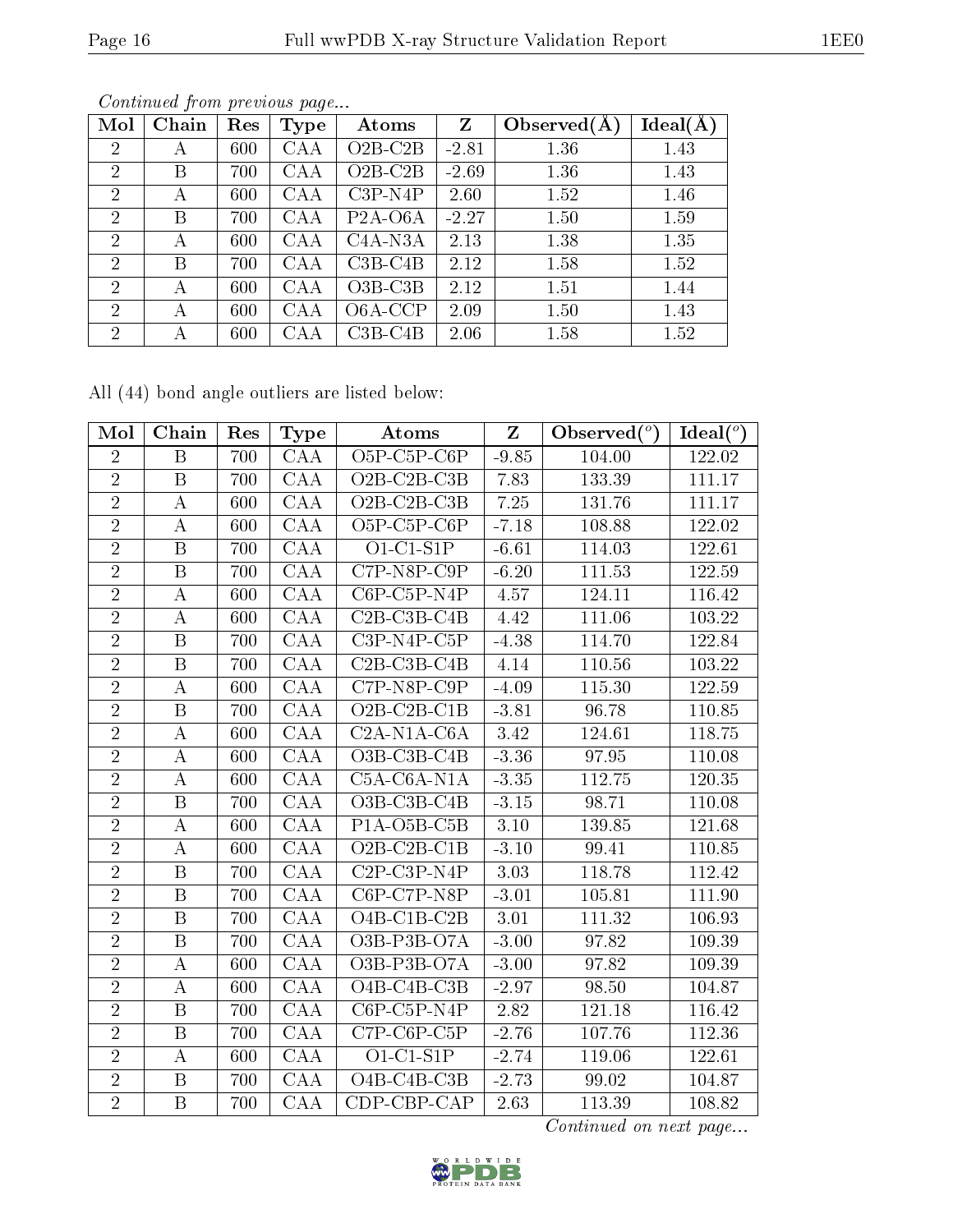| Mol            | Chain | Res | <b>Type</b> | $\rm{Atoms}$                                       | $\mathbf{Z}$ | Observed $(°)$ | Ideal $(^\circ)$ |
|----------------|-------|-----|-------------|----------------------------------------------------|--------------|----------------|------------------|
| $\overline{2}$ | B     | 700 | CAA         | $P1A-O5B-C5B$                                      | 2.61         | 136.97         | 121.68           |
| $\overline{2}$ | B     | 700 | CAA         | P <sub>2</sub> A-O <sub>3</sub> A-P <sub>1</sub> A | 2.59         | 141.70         | 132.83           |
| $\overline{2}$ | B     | 700 | CAA         | CEP-CBP-CCP                                        | 2.52         | 112.34         | 108.23           |
| $\overline{2}$ | А     | 600 | CAA         | $N3A$ -C <sub>2</sub> A-N <sub>1</sub> A           | $-2.39$      | 124.95         | 128.68           |
| $\overline{2}$ | B     | 700 | CAA         | $O1-C1-C2$                                         | $-2.33$      | 119.31         | 123.35           |
| $\overline{2}$ | А     | 600 | CAA         | N6A-C6A-N1A                                        | 2.27         | 123.28         | 118.57           |
| $\overline{2}$ | B     | 700 | CAA         | $N3A$ -C <sub>2</sub> A-N <sub>1</sub> A           | $-2.24$      | 125.17         | 128.68           |
| $\overline{2}$ | A     | 600 | CAA         | $O4B$ -C1B-C2B                                     | 2.22         | 110.17         | 106.93           |
| $\overline{2}$ | А     | 600 | CAA         | O6A-CCP-CBP                                        | $-2.18$      | 107.04         | 110.55           |
| $\overline{2}$ | B     | 700 | CAA         | O6A-CCP-CBP                                        | $-2.11$      | 107.16         | 110.55           |
| $\overline{2}$ | A     | 600 | CAA         | $O5P$ -C5P-N4P                                     | 2.09         | 126.95         | 123.01           |
| $\overline{2}$ | А     | 600 | CAA         | $P2A-O3A- P1A$                                     | 2.08         | 139.95         | 132.83           |
| $\overline{2}$ | А     | 600 | CAA         | CEP-CBP-CCP                                        | 2.06         | 111.59         | 108.23           |
| $\overline{2}$ | B     | 700 | CAA         | $O3B$ -C3B-C2B                                     | 2.06         | 119.15         | 111.68           |
| $\overline{2}$ | B     | 700 | CAA         | C <sub>4</sub> A-C <sub>5</sub> A-N <sub>7</sub> A | 2.04         | 111.53         | 109.40           |

There are no chirality outliers.

| Mol            | Chain | Res | <b>Type</b> | Atoms                         |
|----------------|-------|-----|-------------|-------------------------------|
| $\overline{2}$ | В     | 700 | CAA         | $CAP$ -C9P-N8P-C7P            |
| $\overline{2}$ | В     | 700 | CAA         | O9P-C9P-N8P-C7P               |
| $\overline{2}$ | В     | 700 | CAA         | $C1-C2-C3-O3$                 |
| $\overline{2}$ | В     | 700 | CAA         | $C6P-C5P-N4P-C3P$             |
| $\overline{2}$ | В     | 700 | CAA         | $C3B-C4B-C5B-O5B$             |
| $\overline{2}$ | A     | 600 | CAA         | $C3B-C4B-C5B-O5B$             |
| $\overline{2}$ | А     | 600 | CAA         | $O4B-C4B-C5B-O5B$             |
| $\overline{2}$ | A     | 600 | CAA         | $C1-C2-C3-O3$                 |
| $\overline{2}$ | А     | 600 | CAA         | $C1-C2-C3-C4$                 |
| $\overline{2}$ | Β     | 700 | CAA         | $O1$ -C1-S1P-C2P              |
| $\overline{2}$ | В     | 700 | CAA         | $O4B-C4B-C5B-O5B$             |
| $\overline{2}$ | А     | 600 | CAA         | $O9P$ - $C9P$ - $N8P$ - $C7P$ |
| $\overline{2}$ | В     | 700 | CAA         | $P1A-O3A-P2A-O5A$             |
| $\overline{2}$ | А     | 600 | CAA         | $P1A-O3A-P2A-O5A$             |
| $\overline{2}$ | В     | 700 | CAA         | O5P-C5P-C6P-C7P               |
| $\overline{2}$ | В     | 700 | CAA         | $C3P-C2P-S1P-C1$              |
| $\overline{2}$ | А     | 600 | CAA         | $C3P-C2P-S1P-C1$              |
| $\overline{2}$ | R     | 700 | CAA         | $C1-C2-C3-C4$                 |

All (18) torsion outliers are listed below:

There are no ring outliers.

2 monomers are involved in 6 short contacts:

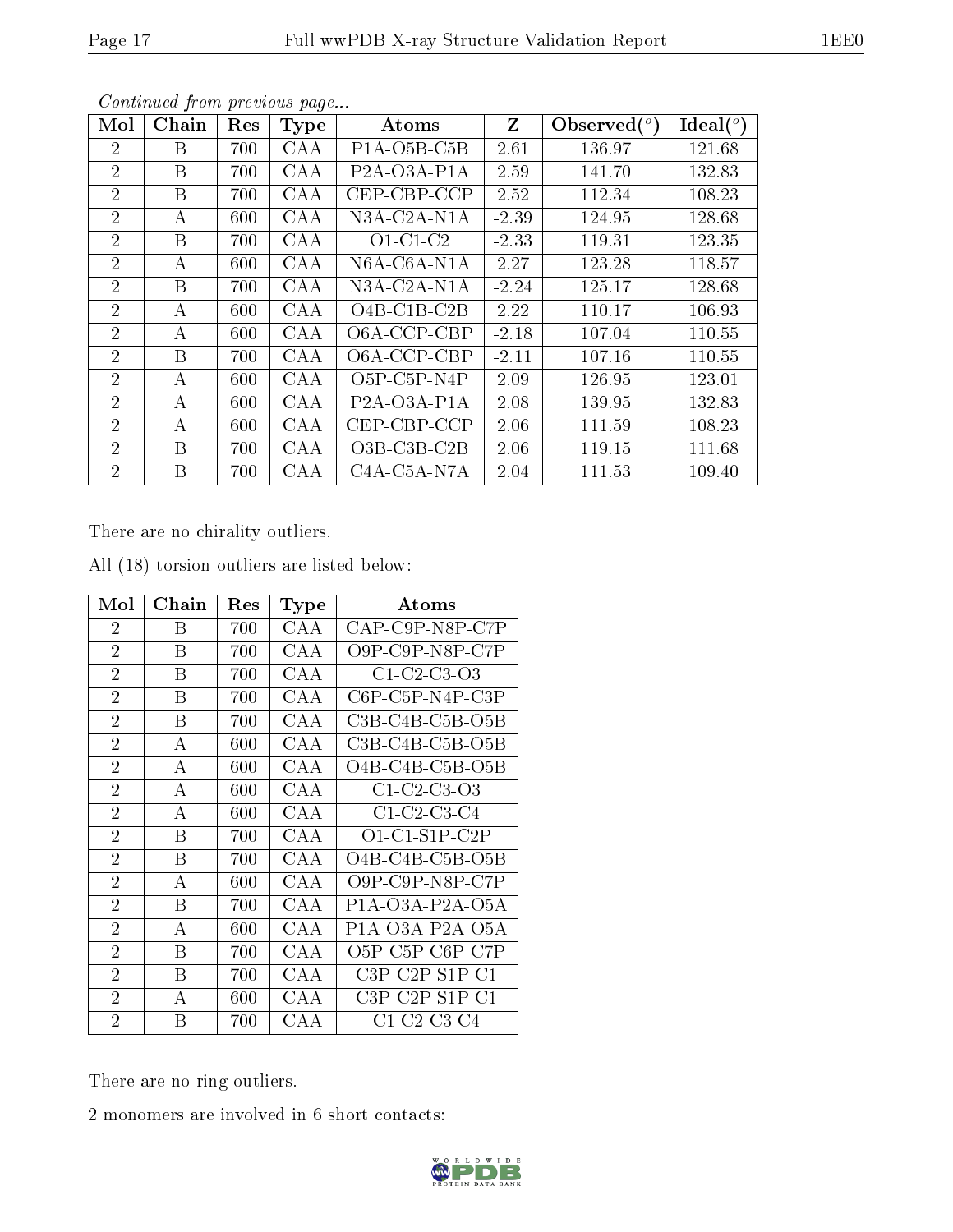| $Mol$   Chain |     |  | $\vert$ Res $\vert$ Type $\vert$ Clashes $\vert$ Symm-Clashes |
|---------------|-----|--|---------------------------------------------------------------|
|               | 700 |  |                                                               |
|               |     |  |                                                               |

The following is a two-dimensional graphical depiction of Mogul quality analysis of bond lengths, bond angles, torsion angles, and ring geometry for all instances of the Ligand of Interest. In addition, ligands with molecular weight > 250 and outliers as shown on the validation Tables will also be included. For torsion angles, if less then 5% of the Mogul distribution of torsion angles is within 10 degrees of the torsion angle in question, then that torsion angle is considered an outlier. Any bond that is central to one or more torsion angles identified as an outlier by Mogul will be highlighted in the graph. For rings, the root-mean-square deviation (RMSD) between the ring in question and similar rings identified by Mogul is calculated over all ring torsion angles. If the average RMSD is greater than 60 degrees and the minimal RMSD between the ring in question and any Mogul-identified rings is also greater than 60 degrees, then that ring is considered an outlier. The outliers are highlighted in purple. The color gray indicates Mogul did not find sufficient equivalents in the CSD to analyse the geometry.



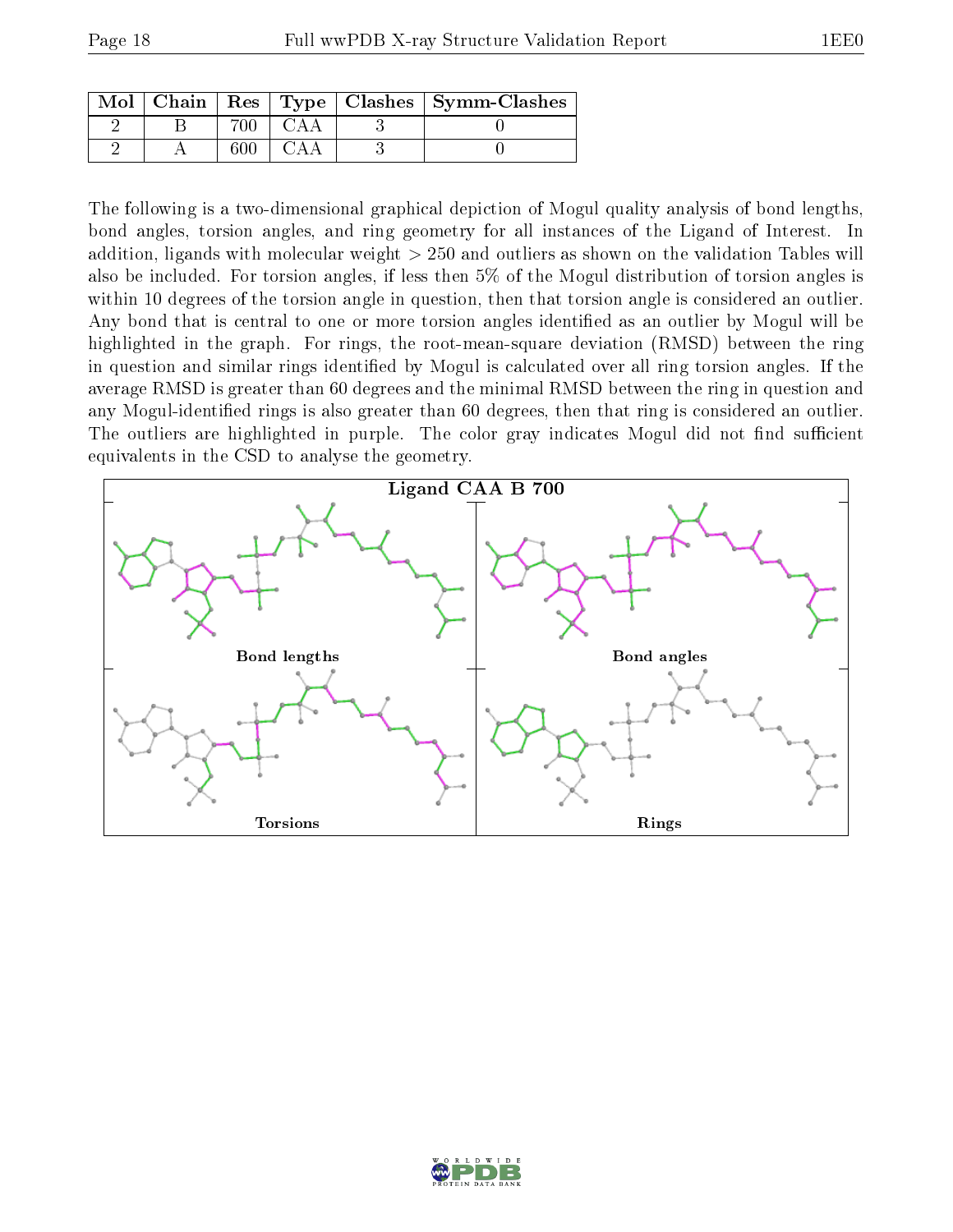

### 5.7 [O](https://www.wwpdb.org/validation/2017/XrayValidationReportHelp#nonstandard_residues_and_ligands)ther polymers (i)

There are no such residues in this entry.

### 5.8 Polymer linkage issues (i)

There are no chain breaks in this entry.

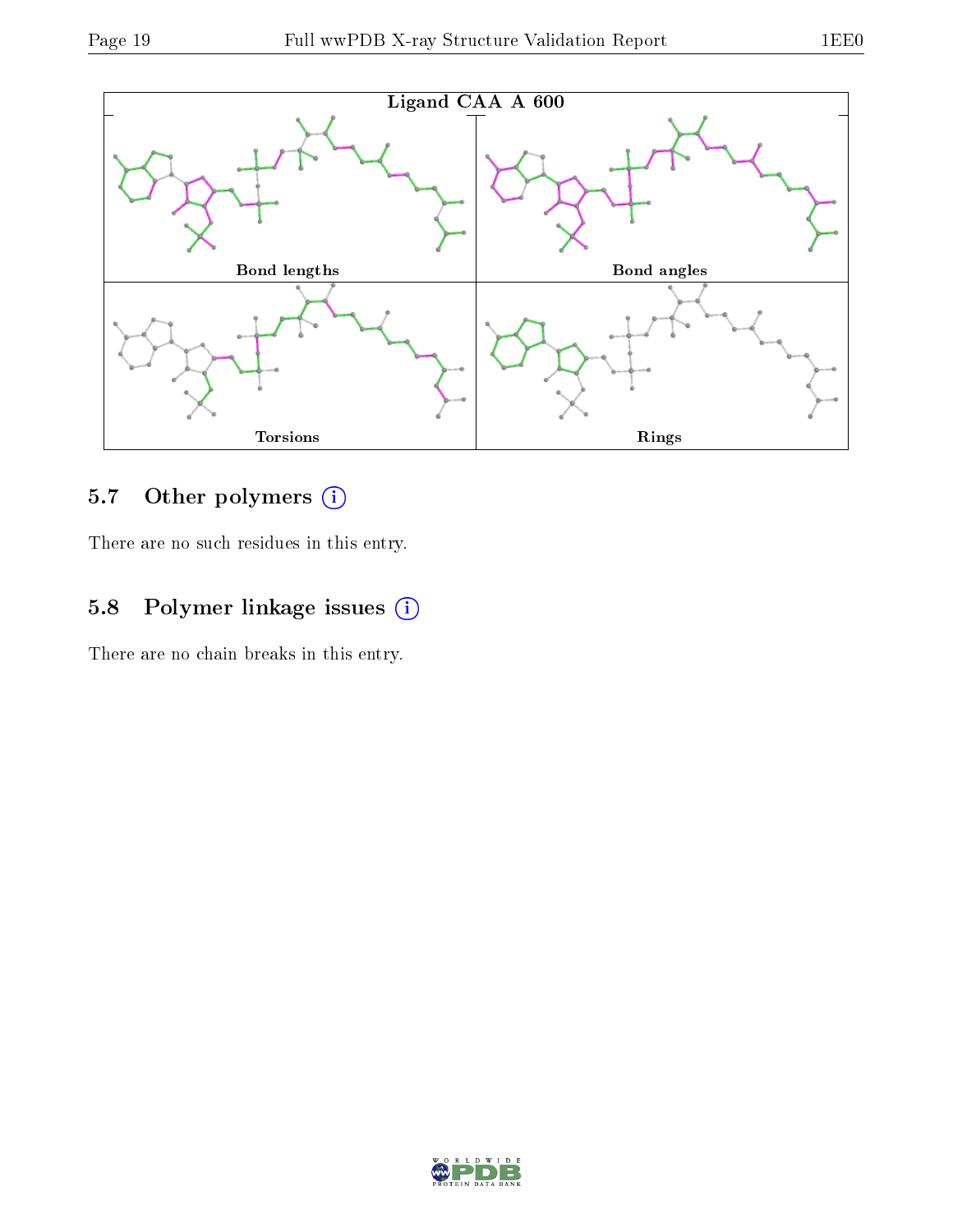# 6 Fit of model and data  $(i)$

### 6.1 Protein, DNA and RNA chains  $(i)$

In the following table, the column labelled  $#RSRZ> 2'$  contains the number (and percentage) of RSRZ outliers, followed by percent RSRZ outliers for the chain as percentile scores relative to all X-ray entries and entries of similar resolution. The OWAB column contains the minimum, median,  $95<sup>th</sup>$  percentile and maximum values of the occupancy-weighted average B-factor per residue. The column labelled ' $Q< 0.9$ ' lists the number of (and percentage) of residues with an average occupancy less than 0.9.

| Mol | Chain | Analysed             | $<$ RSRZ $>$ | # $RSRZ>2$             | $^{\circ}$ OWAB( $\rm \AA^2)$ ,                                            | $\rm Q\textcolor{black}{<}0.9$ |
|-----|-------|----------------------|--------------|------------------------|----------------------------------------------------------------------------|--------------------------------|
|     |       | $\pm 375/402$ (93%). | 0.09         | $14(3\%)$ 41<br>$-145$ | 11, 22, 39, 69                                                             |                                |
|     | B     | 374/402(93%)         | 0.06         | 63<br>$9(2\%)$ 59      | 11, 21, 37, 51                                                             |                                |
| All | All   | 749/804(93%)         | 0.08         | $23(3\%)$<br>49        | $\begin{array}{ c c c c c } \hline 53 & 11, 21, 38, 69 \hline \end{array}$ |                                |

All (23) RSRZ outliers are listed below:

| Mol            | Chain                   | Type<br>Res     |                         | <b>RSRZ</b> |
|----------------|-------------------------|-----------------|-------------------------|-------------|
| $\mathbf{1}$   | $\overline{A}$          | 53              | <b>HIS</b>              | 4.4         |
| $\overline{1}$ | $\mathbf B$             | 55              | <b>VAL</b>              | 3.7         |
| $\overline{1}$ | $\overline{\rm A}$      | 92              | MET                     | 3.7         |
| $\overline{1}$ | $\overline{\rm A}$      | 395             | <b>THR</b>              | $3.6\,$     |
| $\overline{1}$ | $\overline{\mathrm{B}}$ | 92              | <b>MET</b>              | 3.4         |
| $\mathbf{1}$   | $\, {\bf B}$            | 56              | <b>ASP</b>              | 3.4         |
| $\overline{1}$ | $\overline{\rm A}$      | 56              | $\overline{\text{ASP}}$ | 3.1         |
| $\overline{1}$ | $\overline{\rm A}$      | 394             | <b>VAL</b>              | 3.1         |
| $\overline{1}$ | $\overline{\rm A}$      | 208             | $\overline{{\rm GLU}}$  | 3.0         |
| $\overline{1}$ | $\overline{\rm A}$      | 164             | LEU                     | 3.0         |
| $\mathbf{1}$   | $\boldsymbol{B}$        | 53              | <b>HIS</b>              | 2.8         |
| $\overline{1}$ | $\overline{\mathrm{B}}$ | 209             | <b>ASN</b>              | 2.6         |
| $\overline{1}$ | $\overline{B}$          | 359             | <b>MET</b>              | 2.6         |
| $\overline{1}$ | A                       | 209             | <b>ASN</b>              | 2.4         |
| $\overline{1}$ | $\overline{\rm A}$      | 297             | <b>ILE</b>              | 2.4         |
| $\overline{1}$ | $\overline{B}$          | 165             | <b>TYR</b>              | 2.3         |
| $\overline{1}$ | $\overline{\mathrm{B}}$ | $9\overline{1}$ | PHE                     | 2.3         |
| $\mathbf{1}$   | $\overline{\rm A}$      | 93              | ALA                     | 2.2         |
| $\overline{1}$ | $\overline{\rm A}$      | 298             | <b>THR</b>              | 2.2         |
| $\overline{1}$ | $\overline{\rm A}$      | 165             | <b>TYR</b>              | 2.1         |
| $\overline{1}$ | $\boldsymbol{B}$        | 51              | SER                     | 2.1         |
| $\overline{1}$ | $\overline{\rm A}$      | 327             | $\overline{\text{ASP}}$ | 2.1         |
| $\mathbf{1}$   | А                       | 393             | $\rm{ARG}$              | 2.1         |

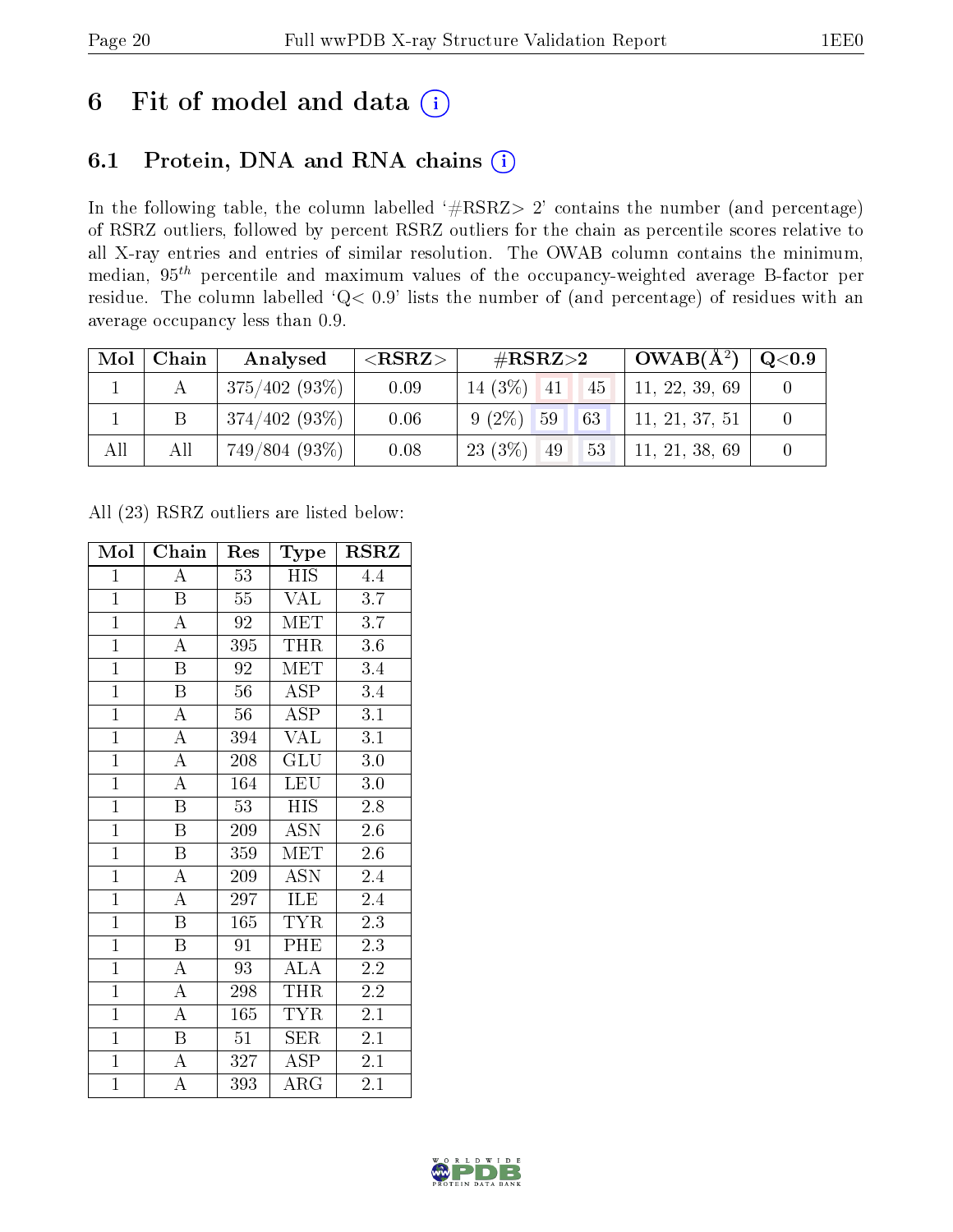#### 6.2 Non-standard residues in protein, DNA, RNA chains  $(i)$

In the following table, the Atoms column lists the number of modelled atoms in the group and the number defined in the chemical component dictionary. The B-factors column lists the minimum, median,  $95<sup>th</sup>$  percentile and maximum values of B factors of atoms in the group. The column labelled  $Q < 0.9$ ' lists the number of atoms with occupancy less than 0.9.

| Mol |                      |     | Type   Chain   Res   Atoms |      |      | $\sqrt{\text{RSCC} \mid \text{RSR} \mid \text{B-factors}(\AA^2) \mid \text{Q}<0.9}$ |  |
|-----|----------------------|-----|----------------------------|------|------|-------------------------------------------------------------------------------------|--|
|     | <b>CSD</b>           | 169 | 8/9                        | 0.92 | 0.15 | 16, 17, 25, 26                                                                      |  |
|     | $\operatorname{CSL}$ | 169 | 8/9                        | 0.97 | 0.13 | 14.16.29.29                                                                         |  |

#### 6.3 Carbohydrates (i)

There are no monosaccharides in this entry.

### 6.4 Ligands  $(i)$

In the following table, the Atoms column lists the number of modelled atoms in the group and the number defined in the chemical component dictionary. The B-factors column lists the minimum, median,  $95<sup>th</sup>$  percentile and maximum values of B factors of atoms in the group. The column labelled  $Q< 0.9$  lists the number of atoms with occupancy less than 0.9.

| $^{\prime}$ Mol $_{\odot}$ |     |         |       |      |      | $\mid$ Type $\mid$ Chain $\mid$ Res $\mid$ Atoms $\mid$ RSCC $\mid$ RSR $\mid$ B-factors(A <sup>2</sup> ) $\mid$ Q<0.9 |  |
|----------------------------|-----|---------|-------|------|------|------------------------------------------------------------------------------------------------------------------------|--|
|                            |     | 700     | 54/54 | 0.89 | 0.14 | 27, 32, 36, 37                                                                                                         |  |
|                            | CAA | $600\,$ | 54/54 | 0.91 | 0.13 | 27, 32, 37, 38                                                                                                         |  |

The following is a graphical depiction of the model fit to experimental electron density of all instances of the Ligand of Interest. In addition, ligands with molecular weight  $> 250$  and outliers as shown on the geometry validation Tables will also be included. Each fit is shown from different orientation to approximate a three-dimensional view.

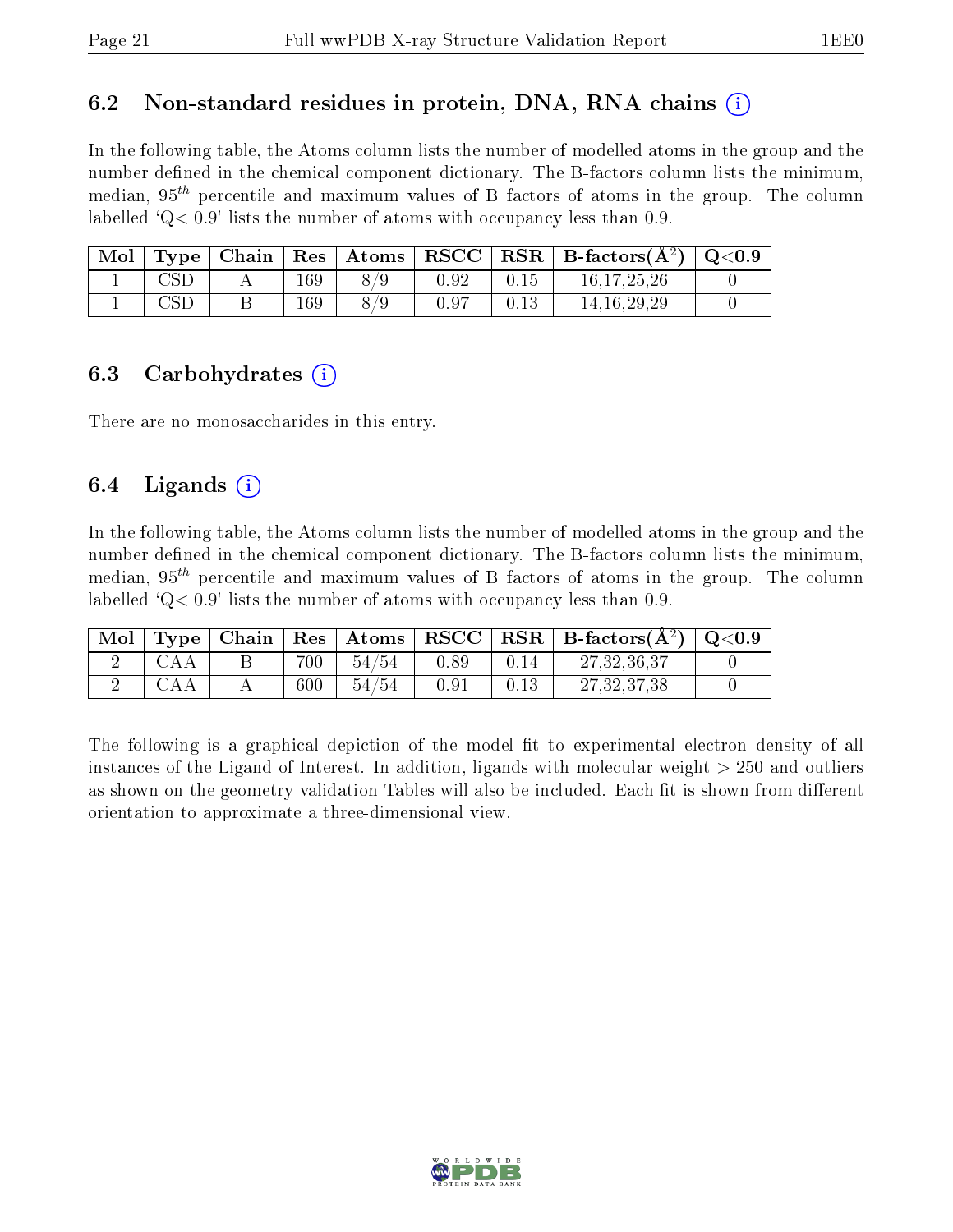